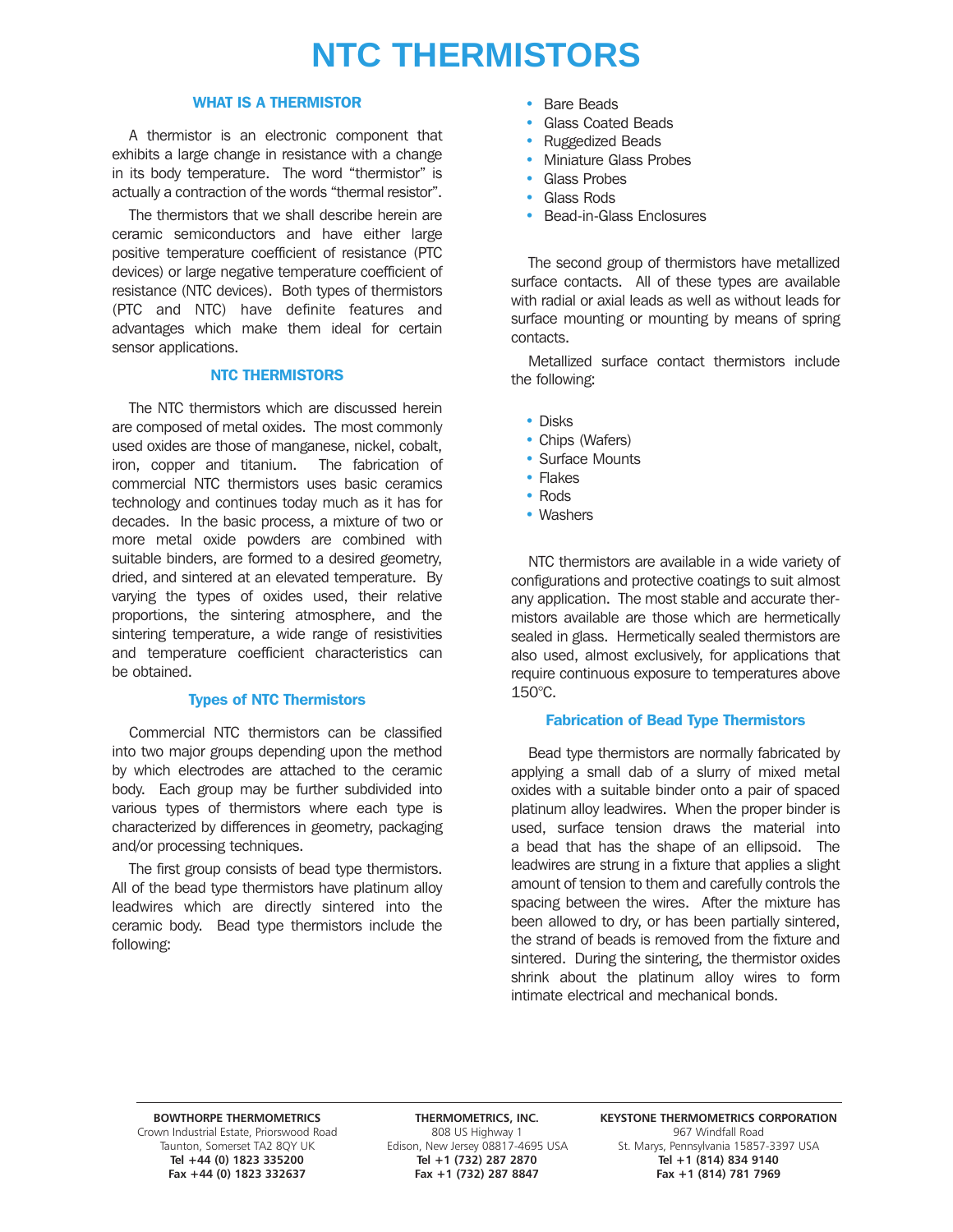The beads are then individually cut from the strand in one of the desired lead configurations as shown in Figure  $<$  1 $>$ . The most common configurations are those that result in the adjacent and opposite cut leads. All commercial bead type thermistors have platinum alloy leads which range from .0007" to .004" (0.018 mm to 0.1 mm) diameter.

Although it is possible to obtain strain relief for the leads of a bare bead with organic coatings, it is more common to hermetically seal such units in glass. The use of an hermetic seal provides about a ten-fold improvement in the stability of a thermistor. Common glass structures are shown in Figure <2>.



BARE BEAD SIZES BEAD DIAMETER: 0.003" (0.075mm) to 0.04" (1mm) WIRE DIAMETER: 0.007" (0.018mm) to 0.004" (0.1mm)

Figure 1: NTC Bead strands



In general, bead-type thermistors offer high stability and reliability, fast response times, and operation at high temperatures. They are available in small sizes and, consequently, exhibit comparatively low dissipation constants. They are more costly to manufacture than metallized surface contact type thermistors and interchangeability is normally achieved by using matched pairs of units connected in either series or parallel circuits.

• Bare Beads: The lead wire to ceramic contacts are not strain relieved in bare bead type thermistors and there is no protection against the environment. Consequently, bare beads should be used in applications where they are provided proper mounting and strain relief and where the environment is relatively inert.

• Glass Coated Beads: The thin glass coating on these thermistors can easily be ruptured during handling or assembly operations if proper care is not exercised. Stability is very good provided that the glass seal remains intact.

• Ruggedized Beads: The thick glass coating on these thermistors provides greater stability than their glass coated counterparts. They are recommended for applications where the customer will perform further assembly or handling.

• Miniature Glass Probes: The longer body length of the miniature glass rod makes these thermistors easier to handle and better suited for fluid immersion applications. The longer glass seal along the leads also provides for a more stable device.

• Glass Probes: These are bead type thermistors which have been sealed into the tip of a large diameter solid glass rod. Larger diameter leads of various glass sealing alloys are welded to the platinum alloy leadwires of the thermistor bead prior to the glass sealing operation. The glass probe type thermistors are generally the easiest to handle, the most durable and the most stable of the NTC devices.

• Glass Rods: These are axial lead versions of the glass probe type thermistor. The bead thermistor is sealed in the center of the solid glass rod. They offer the same ease of handling as the glass probe thermistors. The axial leads make them better suited for mounting on printed circuit boards.

• Bead-in-Glass Enclosures: These are bead type thermistors which are welded to larger diameter leads of various glass sealing alloys and then sealed into a large hollow glass enclosure (tube or bulb) that is usually evacuated or filled with an inert gas.

Figure 2: NTC Bead types

Grown Industrial Estate, Priorswood Road 808 US Highway 1 967 Windfall Road 808 US Highway 1 967 Windfall Road<br>Taunton, Somerset TA2 8QY UK Edison, New Jersey 08817-4695 USA 5t. Marys, Pennsylvania 15857 Fax +44 (0) 1823 332637

**Tel +44 (0) 1823 335200 Tel +1 (732) 287 2870 Tel +1 (814) 834 9140**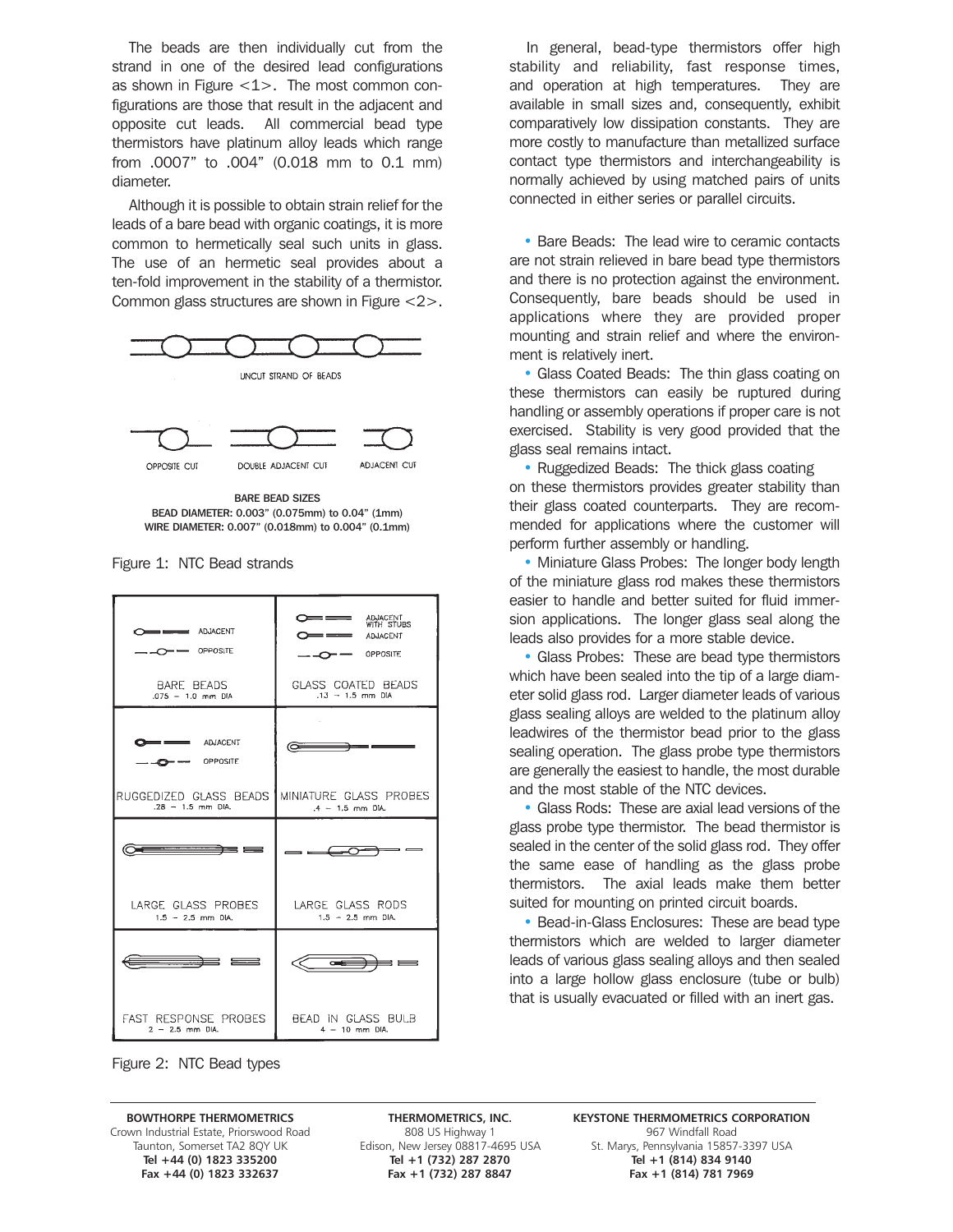

Figure 3: NTC Metallized surface contact type thermistor.

### Fabrication of Surface Electrode Type **Thermistors**

The manufacturing methods used for thermistors that have metallized surface contacts are very similar to those used for ceramic capacitors. The most commonly used types are shown in Figure <3>.

The metallized surface contact type thermistors can be fabricated by any of several different methods depending upon the basic geometry of the device. Once the desired geometry has been obtained, the devices are sintered. The metallized surface contact is then applied by spraying, painting, screen printing, sputtering or dipping as required and the contact is fired onto the ceramic body. Some further adjustments may be made to the geometry of the device to provide for close tolerance on resistance or interchangeability.

Metallized surface contact type thermistors can be obtained with axial leads, radial leads or leadless. A variety of organic coatings are available for the metallized surface contact types. Very small chips are available with glass encapsulation and small disks and chips can also be obtained in a "diode package", so named because the glass body meets the familiar outline dimensions of DO-35 glass sealed diodes.

Disk and chip thermistors are generally larger than the bead types and so they exhibit response times that are comparatively slower. However, they usually have higher dissipation constants than bead types and are thus better able to handle power in measurement, control or compensation applications. Disks and chips are characterized by low cost. They easily lend themselves to resistance adjustment by means of geometry modification, thus they are more readily available with interchangeable characteristics. Modern production processes have improved the overall stability and reliability of disk and chip thermistors, although most are not yet as good as some of the bead-type thermistors.

Although any of the metal electrodes used for thick-film circuit components may be used for the metallized surface contact types of thermistors, silver is most frequently used because of its comparatively low cost. When small chip gaps exist (i.e. flake and microcircuit chips), for which silver migration and solder leaching may present problems, gold, platinum or palladium alloys are often used. There are also some oxide systems for which other metals are more suitable for providing the ohmic contact.

• Disks: Disk type thermistors are made by compressing a blend of oxide powders in a round die using presses similar to those used for making powdered metal parts or pharmaceutical tablets. The "green" disks are then sintered at high temperatures.

Electrodes are applied to the flat surfaces using spraying or screen printing techniques. The diameter of a disk thermistor may be adjusted to a prescribed size using a centerless grinder. In this manner, the resistance of the disk may be adjusted to a nominal value. Diameters of disk thermistors range from 0.030" (0.75 mm) to 1.0" (25.4 mm). Disk type thermistors with diameters of less than 0.4" are typically used for low cost thermometry and temperature compensation applications, while those with diameters greater than 0.4" are used for inrush current limiting, surge suppression and time delay applications.

• Chips: NTC chip thermistors are usually fabricated using a "tape-casting" or "doctor-blading" process in which a slurry of material is spread out into a thick film sheet similar to the process used for making chip capacitors or ceramic substrates. The ceramic sheet material is then subjected to a controlled drying cycle. In the "green" state, the

Grown Industrial Estate, Priorswood Road 808 US Highway 1 967 Windfall Road 808 US Highway 1 967 Windfall Road<br>Taunton, Somerset TA2 8QY UK Edison, New Jersey 08817-4695 USA 5t. Marys, Pennsylvania 15857 Fax +44 (0) 1823 332637

**Tel +44 (0) 1823 335200 Tel +1 (732) 287 2870 Tel +1 (814) 834 9140**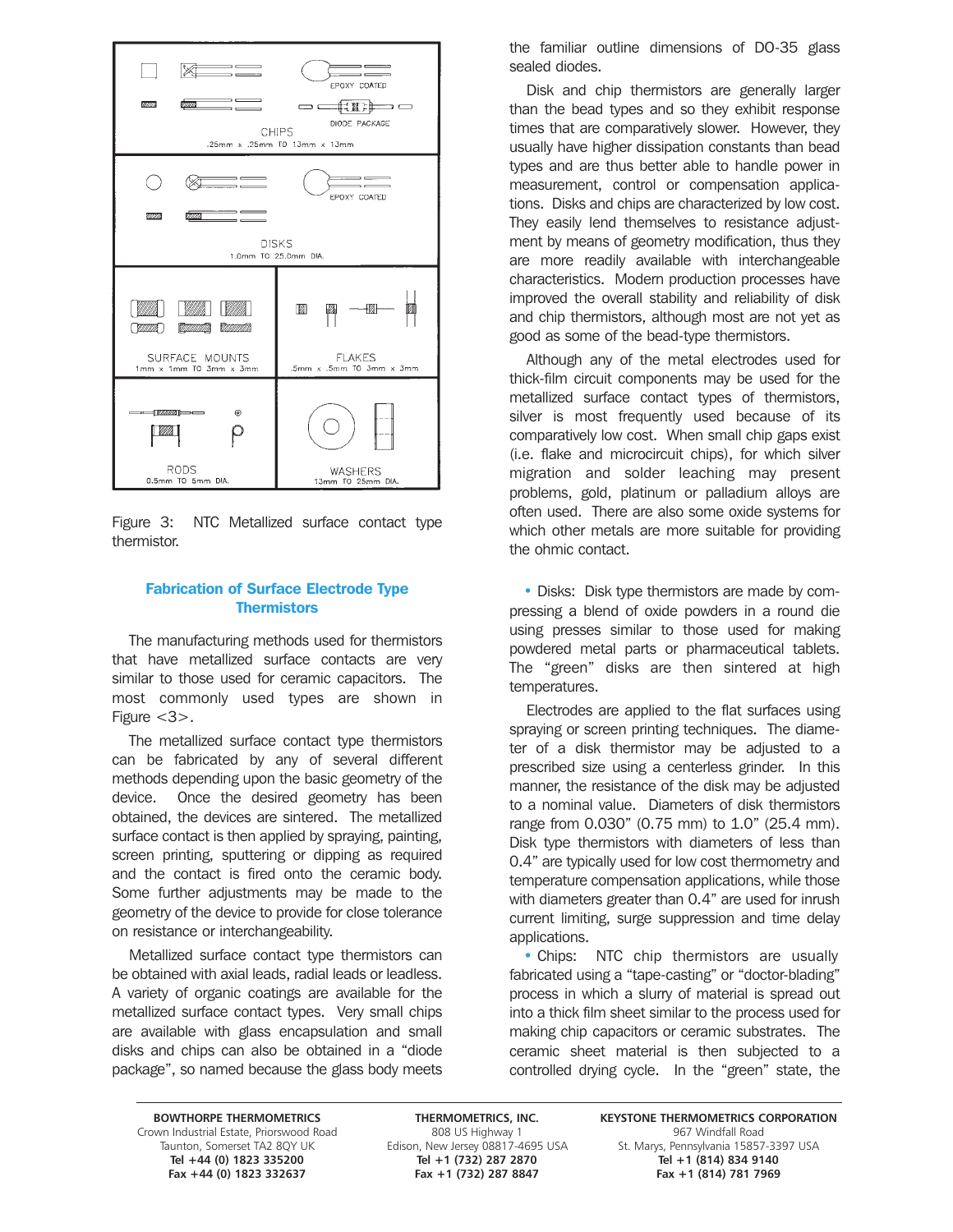sheet of material is reasonably flexible and easy to handle. The dried material is then cut into slabs or squares that are stacked on ceramic setters and sintered at high temperatures. Metallized electrodes are applied by using standard spraying, screening, or dipping techniques.

The typical commercial NTC chip thermistors are available with cross sectional areas that range from 0.010" x 0.010" (0.25 mm x 0.25 mm) up to 0.120" x 0.120" (3 mm x 3 mm) and with thicknesses that range between 0.006" (0.15 mm) and 0.030" (0.75 mm). Larger size and thicker chips are less economical to manufacture, however, they can be available upon special order. Chips are frequently used for precision thermometry applications because of their smaller sizes and faster response times when compared to disks. A typical low cost interchangeable NTC thermistor consists of a small chip that has been attached to leads, ground to a precision resistance tolerance at a controlled temperature, and then provided with an epoxy coating for protection.

Hybrid Mount type thermistors are leadless versions of chip type thermistors. They are intended for mounting directly to metallized pads on hybrid microcircuits, integrated circuits or printed circuit boards by either soldering or conductive epoxy bonding. A leadwire is then attached to the top electrode surface to complete the electrical connection.

• Surface Mounts: Surface mount type thermistors are leadless, rectangular devices which can either be formed in a die similar to disk type thermistors or they can be bladed and diced similar to chip type thermistors. Electrodes are applied such that they wrap around the edges of the device and the body dimensions are fixed with respect to printed circuit industry standards. Electrical connection to the circuit is accomplished either by means of reflow soldering or by conductive epoxy bonds.

• Flakes: Flake thermistors have been fabricated using the "doctor blade" or "tape-casting" methods as well as the standard screening techniques used in the manufacture of thick-film capacitors and resistors. After sintering, electrodes are applied to the flakes using any of the standard methods for film-type components. The low mass and high surface-to-mass ratio provided by flakes make these units ideally suited for passive infrared measurement.

• Rods: Rod-type thermistors are made by extruding a mixture of oxide powders and a suitable binder through a die. Their greater mass, longer thermal time constants and higher dissipation constants makes them suitable for applications involving temperature compensation, time delay or surge suppression.

• Washers: Washer type thermistors are fabricated using techniques similar to those used for disks except that a hole is formed in the center during the pressing operation. Washers are usually connected to circuitry by means of spring clips or other hardware.

### Comparison of NTC Thermistors to other temperature sensors



Figure 4: Resistance-ratio vs. temperature characteristics (NTC Thermistors vs. RTD's)

In Figure <4> the normalized resistance-temperature ratio characteristic is shown for several different NTC thermistors in comparison to that of a commercial resistance-temperature detector (RTD). A comparison of the curves will immediately show inherent advantages and disadvantages for both types of devices.

The ten-fold increase in sensitivity exhibited by NTC thermistor makes it advantageous to use such devices for low cost, precision temperature measurement and control. Another major advantage offered by thermistors is the availability of a wide range of relatively high resistance values. By using high resistance thermistors, the effects of

Grown Industrial Estate, Priorswood Road 808 US Highway 1 967 Windfall Road 808 US Highway 1 967 Windfall Road<br>Taunton, Somerset TA2 8QY UK Edison, New Jersey 08817-4695 USA 5t. Marys, Pennsylvania 15857 Fax +44 (0) 1823 332637

**Tel +44 (0) 1823 335200 Tel +1 (732) 287 2870 Tel +1 (814) 834 9140**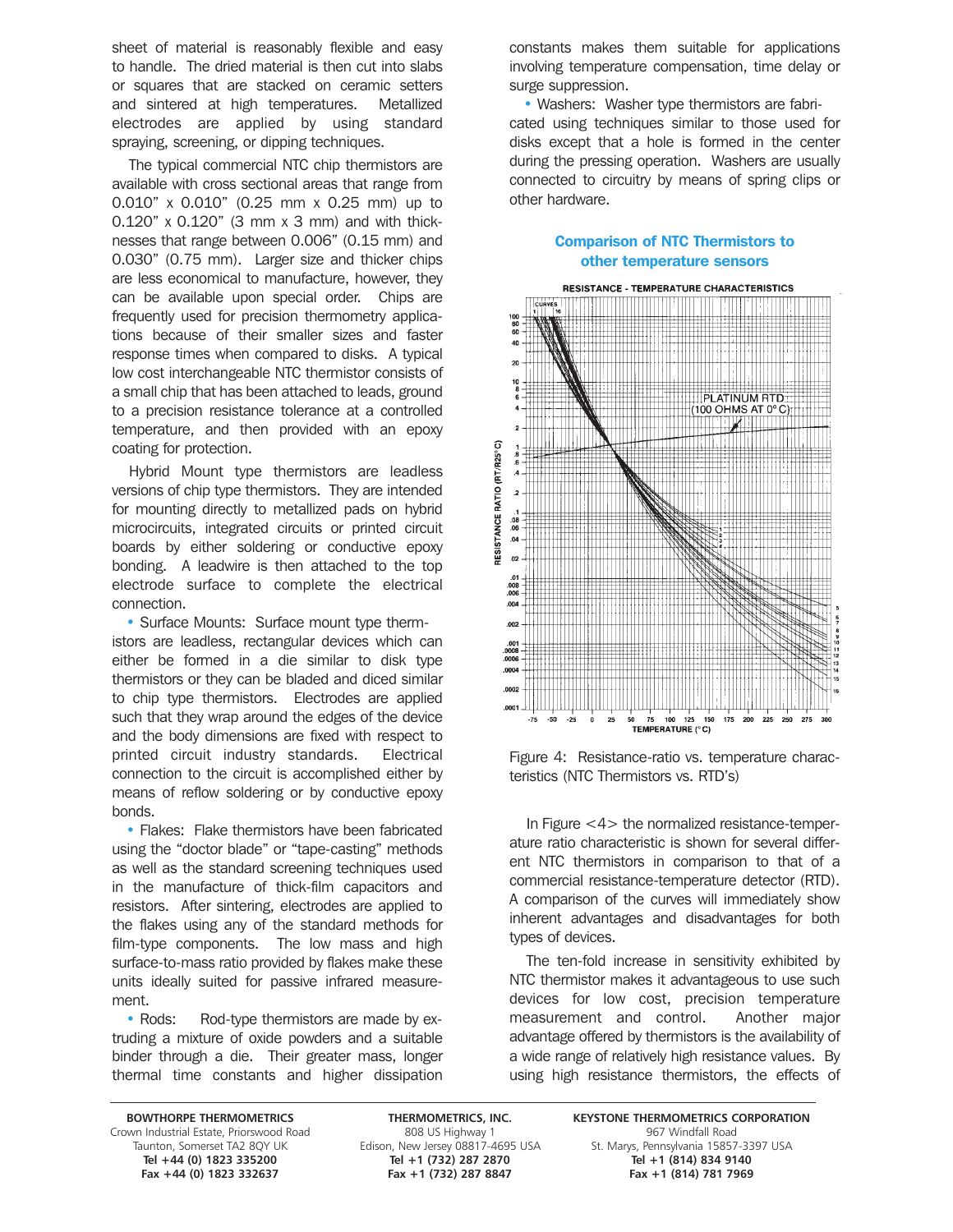sensor lead resistance can be minimized. The non-linearity of the thermistor resistance-temperature characteristics puts a practical limit on the temperature span over which a single thermistor can be operated in a measurement or control circuit. RTD's have lower sensitivity, are more linear and can therefore be used in application where the temperature spans are very wide.

Thermistors have other important advantages over RTD's in that they are available in smaller sizes, with faster response times, at lower costs and with greater resistance to shock and vibration effects.

NTC thermistors compare very will to thermocouples over the limited temperature ranges where both sensors can be effectively used for temperature measurement and control. Of course, thermocouples will operate at much higher temperatures and over much wider spans and are available in very fine wire diameters. However, thermocouples have some notable disadvantages. First the thermal EMF values produced by thermocouples (thermoelelments) are on the order of a few microvolts per degree. Second, the electronic circuits used for thermocouple measurement and control applications must provide high gain, low noise amplification of the signal and provide compensation for the cold junction temperature. Third, the stability and accuracy of base metal thermocouples can be degraded by environmental factors and non-homogeneities. As such, NTC thermistors provide greater sensitivity, stability and accuracy than thermocouples and can be used with less complex, less costly instrumentation.

NTC thermistors also have advantages over the solid state sensors that are finding widespread use in direct digital temperature measurement and control applications. The solid state devices produce an output signal that is proportional to temperature over operationing ranges that fall within the overall range of  $-55^{\circ}$  to  $+150^{\circ}$ C. The solid state devices can be incorporated into application specific integrated circuits for direct readout of temperatures. They exhibit accuracy and linearity specifications in the range of  $\pm 0.3^{\circ}$ C (selected) up to  $\pm 4^{\circ}$ C over their published ranges. Packaging of the devices can take any of the standard outline dimensions for solid state devices.

The NTC thermistors, by comparison, offer better sensitivity and accuracy over the operating temperature ranges, smaller sizes with faster response times and can be obtained in a wider assortment of device packages or sensor housings. Glass encapsulated NTC thermistors will also perform in much higher operating and storage temperatures than the solid state devices.

### PROPERTIES OF NTC THERMISTORS

NTC thermistors have thermal and electrical properties which are important considerations in each application. These properties are a function of the geometry of the thermistor, of the particular "material system" of metal oxides that is being used and of the additional materials (electrodes, inks, solders, leadwires, etc.) that are applied to the basic device.

These properties and other product data are presented in the manufacturers catalogs as nominal resistance values, resistance-vs-temperature curves (tables), thermal time constant values, dissipation constant values and power ratings.

### Thermal Properties

When an NTC thermistor is connected in an electrical circuit, power is dissipated as heat and the body temperature of the thermistor will rise above the ambient temperature of its environment. The rate at which energy is supplied must equal the rate at which energy is lost plus the rate at which energy is absorbed (the energy storage capacity of the device).

$$
\frac{dH}{dt} = \frac{dH_L}{dt} + \frac{dH_A}{dt}
$$
(1)

The rate at which thermal energy is supplied to the thermistor in an electrical circuit is equal to the power dissipated in the thermistor.

$$
\frac{dH}{dt} = P = I^2 R = EI \tag{2}
$$

The rate at which thermal energy is lost from the thermistor to its surroundings is proportional to the temperature rise of the thermistor.

$$
\frac{dH_L}{dt} = \delta \Delta T = \delta (T - T_A) \tag{3}
$$

where: the dissipation constant ( $\delta$ ), is defined as the ratio, at a specified ambient temperature, of a change in the power dissipation of a thermistor to the resultant body temperature change. The dissipation constant depends upon the thermal conductivity and relative motion of the medium in which the thermistor is located, as well as the heat transfer from the thermistor to its surroundings by conduction through the leads, by free convection in the medium and by radiation. The dissipation

Grown Industrial Estate, Priorswood Road 808 US Highway 1 967 Windfall Road 808 US Highway 1 967 Windfall Road<br>Taunton, Somerset TA2 8QY UK Edison, New Jersey 08817-4695 USA 5t. Marys, Pennsylvania 15857 Fax +44 (0) 1823 332637

**Tel +44 (0) 1823 335200 Tel +1 (732) 287 2870 Tel +1 (814) 834 9140**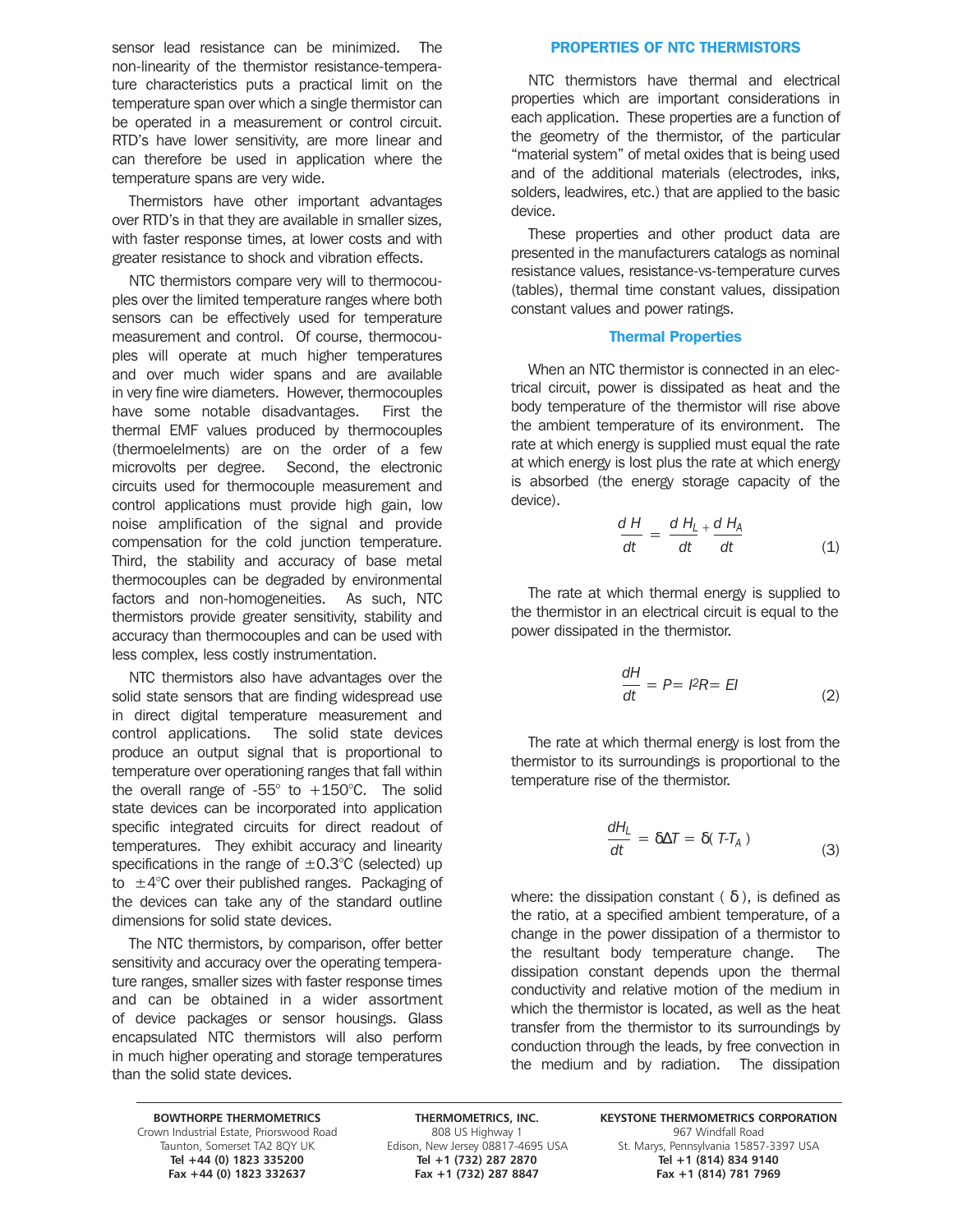constant is not a true constant since it varies slightly with temperature and also with temperature rise. It is typically measured under equilibrium conditions.

The rate at which thermal energy is absorbed by the thermistor to produce a specific amount of rise in temperature can be expressed as follows:

$$
\frac{dH_A}{dt} = sm\frac{dT}{dt} = C\frac{dT}{dt}
$$
 (4)

where: (s) is the specific heat and (m) is the mass of the thermistor. The product of the specific heat and the mass is the heat capacity (C) of the thermistor and is dependent upon thermistor materials and construction. Thus, the heat transfer equation for an NTC thermistor at any instant in time after power has been applied to the circuit can be expressed as:

$$
\frac{dH}{dt} = P = I^2 R = EI = \delta(T - T_A) + C \frac{dT}{dt}
$$
\n(5)

In order to complete our analysis of the thermal characteristics of thermistors, we must examine the thermistor behavior under transient and steady state conditions. The solution of equation (5) where the power (P) is constant is:

$$
\Delta T = (T-TA) = \frac{P}{\delta} \left[ 1 - \exp \left\{ \frac{-\delta}{C} t \right\} \right] \tag{6}
$$

Equation (6) demonstrates that when a significant amount of power is dissipated in a thermistor, its body temperature will rise above the ambient temperature as a function of time. The transient conditions at "turn on", and all applications that are based upon the Current-Time Characteristics, are governed by equation (6).

A condition of equilibrium is achieved when  $dT/dt=0$  in equation (5) or when  $t>>C/\delta$  in equation (6). In this steady state condition, the rate of heat loss is equal to the power supplied to the thermistor.

Therefore:

$$
\delta(T-T_A) = \delta \Delta T = P = E_T I_T \tag{7}
$$

where:  $(E_T)$  is the steady state or static thermistor voltage and ( $I_T$ ) is the steady state current. The Voltage-Current Characteristic is governed by this equation. When the power is reduced in a thermistor to an amount where the self-heating is considered negligible, then the heat transfer equation can be re-written as follows:

$$
\frac{dT}{dt} = \frac{-\delta}{C} (T-TA)
$$
 (8)

Equation (8) is actually a mathematical statement of Newton's Law of Cooling and has the following solution:

$$
T = T_A + (T_I - T_A) \exp\left\{\frac{-t}{\tau}\right\} \tag{9}
$$

where:  $(T_1)$  is the initial body temperature,  $(T_A)$  is the ambient temperature and  $(\tau)$  is the thermal time constant of the device. Also,  $\tau = C/\delta$ .

The thermal time constant  $(\tau)$  is the amount of time required for a thermistor to reach 63.2% of the temperature difference when subjected to a step function change in temperature under negligible power dissipation conditions. The thermal time constant is dependent upon the same environmental factors as the dissipation constant, namely, the thermal conductivity and the motion of the medium, the conduction through the leads, the free convection in the medium and the radiation losses. The thermal time constant and dissipation constant data which is given in thermistor product literature must indicate the test methods and mounting methods employed if it is to be valuable to the designer. Devices with leads are normally suspended by their leads in a still medium for testing purposes.

Thus far, all of the discussions of thermal properties of NTC thermistors have been based upon a simple device structure with a single time constant. When any thermistor device is encapsulated into a sensor housing, the simple exponential response functions no longer exist. The mass of the housing and the thermal conductivity of the materials used in the sensor will normally increase the dissipation constant of the thermistor and will invariably increase the thermal response time. The thermal properties are somewhat difficult to predict by mathematical modeling and manufacturing variances will introduce enough uncertainty so that testing of the finished sensor is usually required to obtain data on the response time and dissipation constant.

Grown Industrial Estate, Priorswood Road 808 US Highway 1 967 Windfall Road 808 US Highway 1 967 Windfall Road<br>Taunton, Somerset TA2 8QY UK Edison, New Jersey 08817-4695 USA 5t. Marys, Pennsylvania 15857 Fax +44 (0) 1823 332637

**Tel +44 (0) 1823 335200 Tel +1 (732) 287 2870 Tel +1 (814) 834 9140**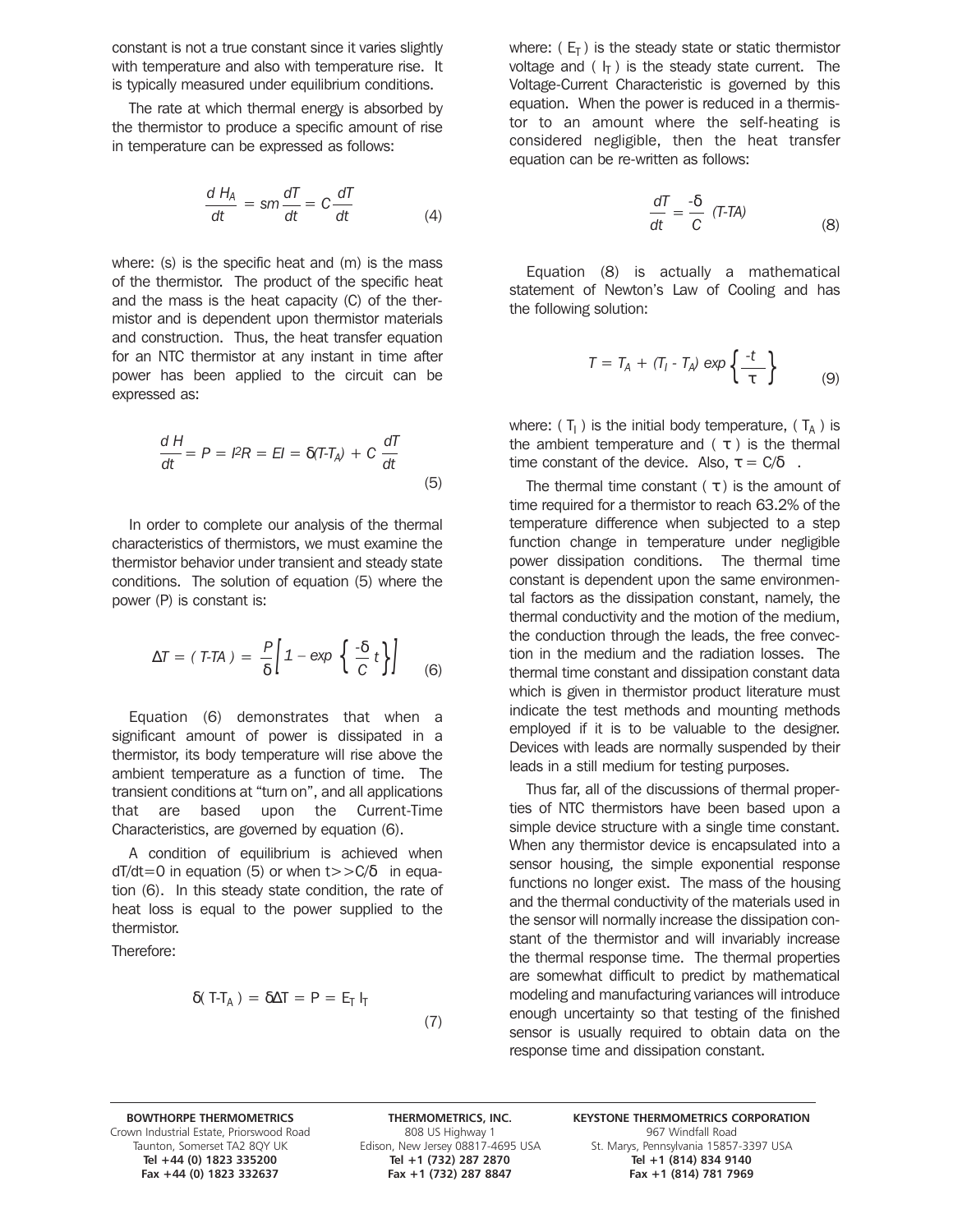### Electrical Properties

There are three basic electrical characteristics that account for virtually all of the applications in which NTC thermistors may be used.

- a) Current-Time Characteristic
- b) Voltage-Current Characteristic
- c) Resistance-Temperature Characteristic

There are also several applications where the NTC thermistor is indirectly heated by resistive devices or even other thermistors. These applications are merely special cases of one of the three basic electrical characteristics.

### Current-Time Characteristic

In our analysis of the thermal properties of NTC thermistors, we observed that a self heated thermistor exhibits a body temperature rise that is a function of time. This is mathematically expressed in equation (6).

A transient condition exists in a thermistor circuit from the time at which power is first applied from a Thevenin source,  $(t=0)$ , until the time at which an equilibrium condition is achieved,  $(t \gt \tau)$ . Generally, the excitation is considered to be a step function in voltage through a Thevenin equivalent source. During this time the current will rise from an initial value to a final value and this current change as a function of time is called the "Current-Time Characteristic".

The Current-Time Characteristic is not a simple exponential relationship. The rate of current change will be initially low due to the high resistance of the thermistor and the added source resistance. As the device begins to self-heat, the resistance will decrease rapidly and the rate of current change will increase. Finally, as the device approaches an equilibrium condition, the rate of current change will decrease as the current reaches its final value.

The factors which affect the Current-Time Characteristic are the heat capacity of the device (C), the dissipation constant of the device ( $\delta$ ), the source voltage, the source resistance and the resistance of the device at a specified ambient temperature. The initial and final current values and the time required to reach the final current value can be altered as needed by proper circuit design.

The Current-Time Characteristic is used in time delay, surge suppression, filament protection, overload protection and sequential switching applications.

### Voltage-Current Characteristic

Once a self-heated thermistor has reached a condition of equilibrium, the rate of heat loss from the device will be equal to the power supplied. It is mathematically expressed by equation (7).

If the dissipation constant variations are negligible for a specified medium and set of conditions, and the resistance-temperature characteristic is known, then equation (7) can be solved for the static voltage-current characteristic. This characteristic can be plotted on log-log coordinates where lines of constant resistance have a slope of  $+1$  and lines of constant power have a slope of -1 such as shown in Figure <5>. For some applications it is more convenient to plot the static voltage-current characteristic on linear coordinates such as shown in Figure  $<\,6$  $>$ .



Figure 5: Typical Voltage-Current Characteristic (log-log scale)



Figure 6: Typical Voltage-Current Characteristic (linear scale)

When the amount of power dissipated in the thermistor is negligible, the voltage-current characteristic will be tangential to a line of constant resistance that is equal to the zero-power resistance of the device at the specified ambient temperature.

Grown Industrial Estate, Priorswood Road 808 US Highway 1 967 Windfall Road 808 US Highway 1 967 Windfall Road<br>Taunton, Somerset TA2 8QY UK Edison, New Jersey 08817-4695 USA 5t. Marys, Pennsylvania 15857 **Fax +44 (0) 1823 332637 Fax +1 (732) 287 8847 Fax +1 (814) 781 7969**

**Tel +44 (0) 1823 335200 Tel +1 (732) 287 2870 Tel +1 (814) 834 9140**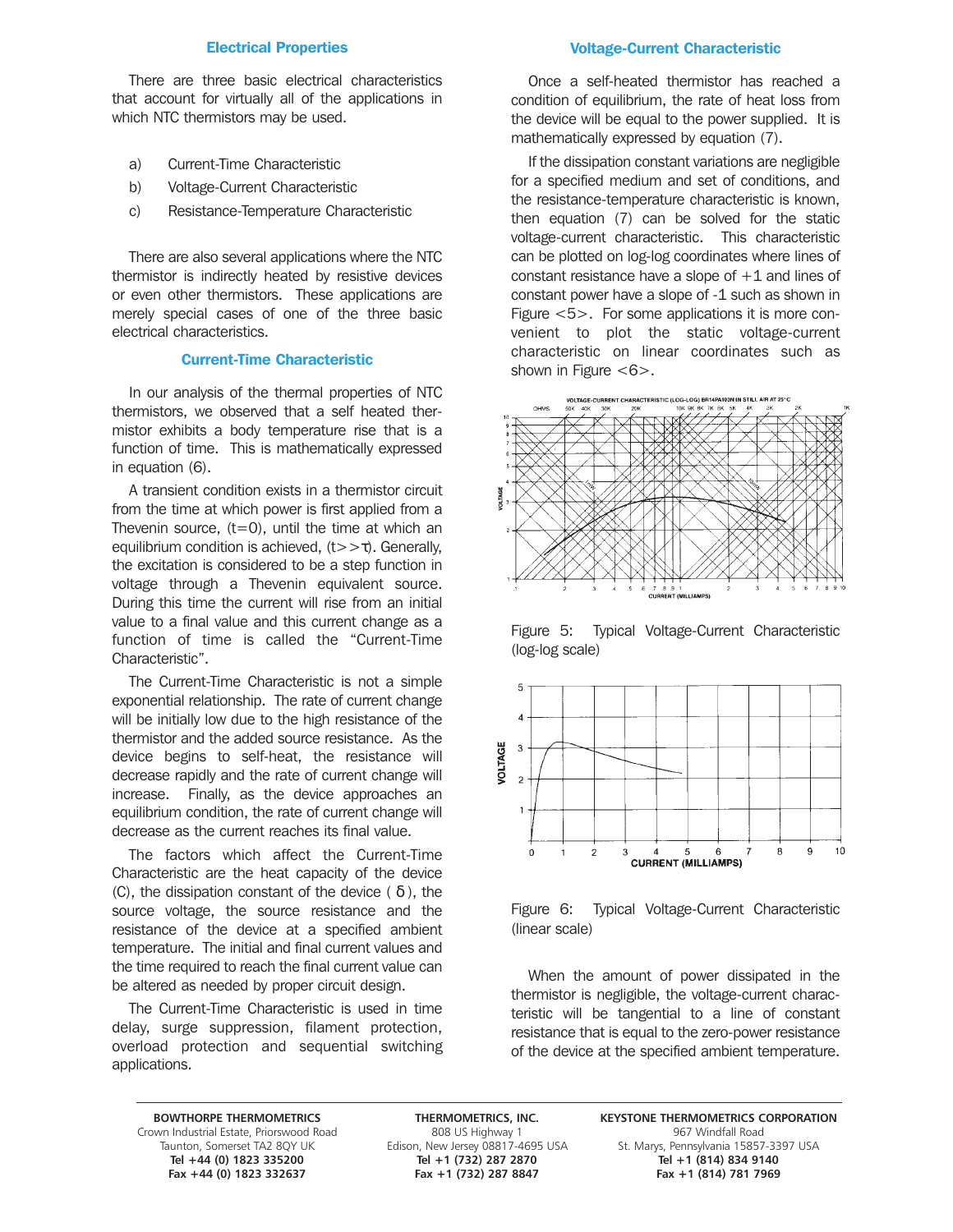As the current continues to be increased, the effects of self-heating become more evident and the temperature of the thermistor rises with a resultant decrease in its resistance. For each subsequent incremental increase in current there is a corresponding decrease in resistance. Hence, the slope of the voltage-current characteristic ( ΔE/ΔI) decreases with increasing current. This continues until a current value  $(\vert_{\mathsf{P}})$  is reached for which the slope becomes zero and the voltage reaches a maximum value ( $E_P$ ). As the current is increased above the value of  $(I_P)$ , the slope of the characteristic continues to decrease and the thermistor exhibits a negative resistance characteristic.

A maximum power rating as well as power derating curve is usually given for each thermistor type. Care should be exercised when designing a circuit for a self heated application so that the thermistor is operated within the maximum power limitations.

There are many applications which are based upon the static voltage-current characteristic. These applications can be grouped according to the type of excitation which is employed to vary the voltage-current characteristic.

The first major group involves applications where the dissipation constant is varied. This can be accomplished by changing the thermal conductivity of the medium, the relative motion of the medium or the heat transfer from the thermistor to its surroundings. Typical applications would include vacuum manometers, anemometers, flow meters, liquid level, fluid velocity, thermal conductivity cells, gas chromatography and gas analysis.

The second major group involves applications where the electrical parameters of the circuit are varied. This would involve a change in the Thevenin source voltage or source resistance. Typical applications would include automatic gain or amplitude control, voltage regulation, equalization, volume limiters, signal compression or expansion and switching devices.

The third and fourth major groups involve applications where the ambient temperature is varied. In one case the change is thermal, while in the other case the change is due to radiation absorbed by the thermistor. Temperature control and alarm indication are examples of applications where the change is thermal. Microwave power measurement is an example of an application where the change is due to absorbed radiation.

### Resistance-Temperature Characteristic

There are many applications based upon the resistance-temperature characteristic and they can be grouped into the general categories of resistance thermometry, temperature control or temperature compensation. In the previous discussions of the current-time and voltage-current characteristics, we examined devices that were operated in a self-heated mode (heated above the ambient temperature by the power being dissipated in the thermistor). For most applications based on the R-T characteristic the self-heating effect is undesirable and one attempts to work with as close to zero-power as possible.

The zero-power resistance of a thermistor ( $R_T$ ) at a specified temperature ( T ) is the DC resistance measured when the power dissipation is negligible. By definition in MIL-PRF-23648, the power is considered to be negligible when "any further decrease in power will result in not more than 0.1 percent (or 1/10 of the specified measurement tolerance, whichever is smaller) change in resistance".

There are two models presently used to explain the electrical conduction mechanism for NTC thermistors. One explanation involves the so called "hopping" model and the other explanation is based upon the "energy band" model. Both conduction models have difficulty when it comes to a complete explanation of the R-T characteristics of metal oxide thermistors. Fortunately, there are a number of equations that can be used to define the resistancetemperature characteristic of the devices.



Figure 7: R-T Characteristics

Grown Industrial Estate, Priorswood Road 808 US Highway 1 967 Windfall Road 808 US Highway 1 967 Windfall Road<br>Taunton, Somerset TA2 8QY UK Edison, New Jersey 08817-4695 USA 5t. Marys, Pennsylvania 15857

**Tel +44 (0) 1823 335200 Tel +1 (732) 287 2870 Tel +1 (814) 834 9140** Fax +1 (732) 287 8847

**BOWTHORPE THERMOMETRICS THERMOMETRICS, INC. KEYSTONE THERMOMETRICS CORPORATION** unton, Somerset TA2 8QY UK Edison, New Jersey 08817-4695 USA St. Marys, Pennsylvania 15857-3397 USA<br>Tel +44 (0) 1823 335200 Tel +1 (732) 287 2870 Tel +1 (814) 834 9140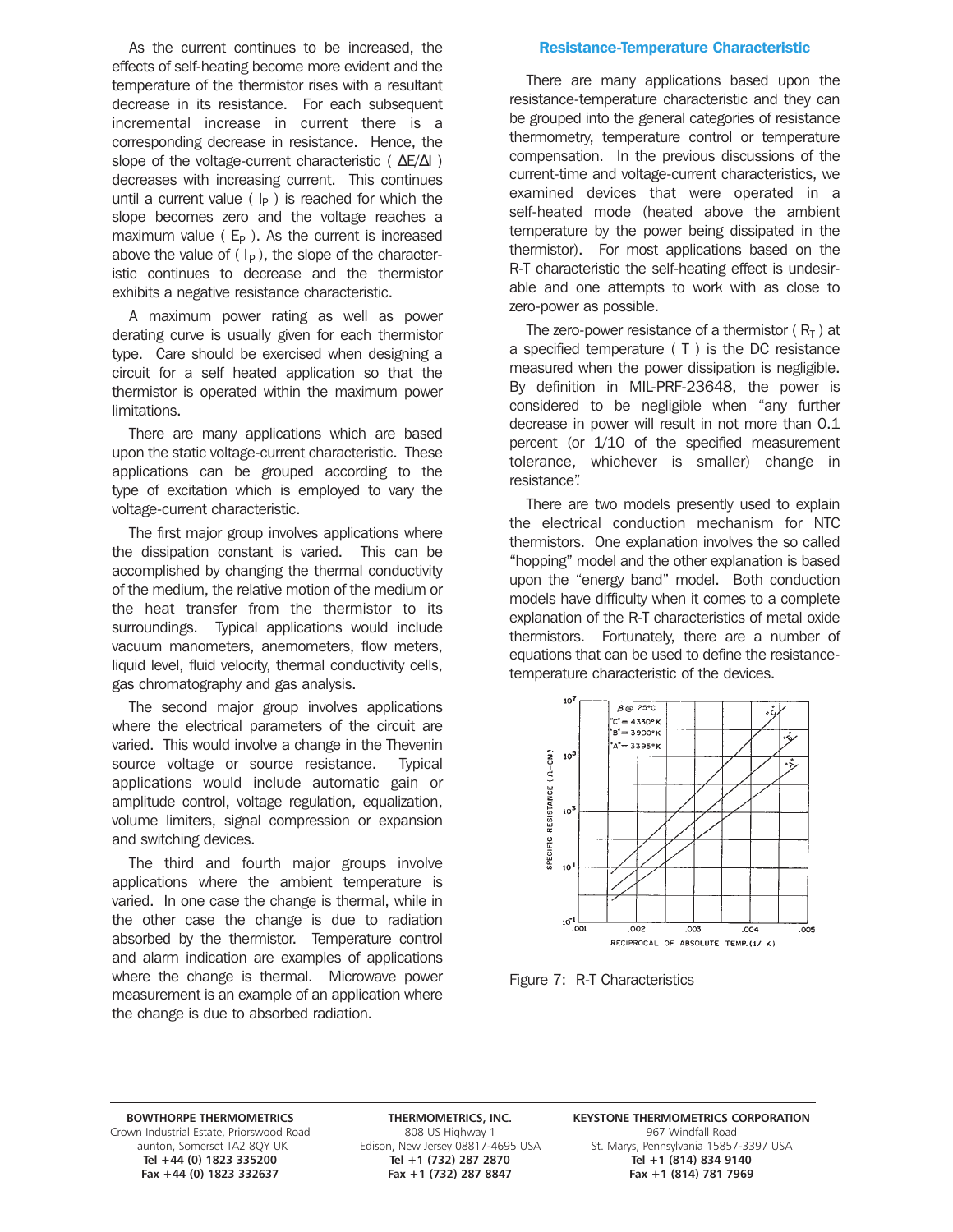The R-T characteristic of semiconductors is very often plotted with the logarithm of specific resistance expressed as a function of the reciprocal of absolute temperature. In Figure <7>, the R-T characteristics of three commonly used thermistor materials are shown in terms of their specified resistances and inverse absolute temperatures. The resistance-ratio versus temperature characteristics for these materials are specified in MIL-PRF-23648.

It can be demonstrated that, over any specified temperature range for which the slope of a given material system curve may be considered to be constant (straight line relationship between In  $R<sub>T</sub>$ and 1/T), the resistance of the device at any temperature within the specified range may be expressed as:

$$
R_T = R_{TO} \exp\left[\frac{\beta (T_0 - T)}{T T_0}\right]
$$
 (10)

where:  $(R<sub>T</sub>)$  is the resistance at an absolute temperature (T) expressed in kelvins  $(C + 273.15)$ ; (β) is the "beta" or "material constant" is the slope of the thermistor R-T characteristic (in kelvins) over the specified temperature range; and,  $R_{\overline{10}}$  is the resistance at a specified reference temperature,  $T_0$ , that is also expressed in kelvins.

Equations (10) appears most frequently in NTC thermistor literature. Thermistor manufacturers will provide "beta" information for each of the material systems they offer. Temperature spans of 0 to 50°C, 25 to 85°C, 25 to 125°C and 100 to 200°F are most common, however, any two data points can be used for solution. The terms equation (10) can be rearranged to solve for beta or temperature:

$$
\beta = \frac{T T_0}{T_0 - T} \ln \left[ \frac{R_T}{R_{T0}} \right] \tag{11}
$$

$$
t(^{\circ}C) = \left[\frac{1}{\beta} \ln \left(\frac{R_T}{R_{T0}}\right) + \frac{1}{T_0}\right]^{-1} - 273.15 \tag{12}
$$

Also, the temperature coefficient of resistance or "alpha"  $( \alpha )$  of an NTC thermistor is defined as:

$$
\alpha = \left[\frac{1}{R_T}\right] \frac{dR_T}{dT}
$$
 (13)

By solving equation (10) for "alpha" ( $α$ ) we obtain:

$$
\alpha = -\frac{\beta}{T^2} \tag{14}
$$

Equations (10) through (14) cited above are valid only over small temperature spans for which the slope of the  $InR<sub>T</sub>$  vs 1/T characteristic approximates a straight line. At temperatures above 0°C, the uncertainties associated with the use of these equations are approximately as follows:

| Temp. span (°C) 10 20 30 40 50            |  |  |  |
|-------------------------------------------|--|--|--|
| Uncertainty (°C) 0.01 0.04 0.10 0.20 0.30 |  |  |  |

The more recent literature on thermistors accounts for the non-linearity of In  $R<sub>T</sub>$  vs 1/T characteristic by using the standard curve fitting technique of considering In  $R<sub>T</sub>$  to be a polynomial in 1/T or vice versa.

Excellent results have been obtained with the use of the following third order polynomials:

$$
\frac{1}{T} = a + b[lnR_{T}] + c[lnR_{T}]^{2} + d[lnR_{T}]^{3}
$$
\n(15)\n  
\n
$$
lnR_{T} = A_{0} + \frac{B}{T} + \frac{C}{T^{2}} + \frac{D}{T^{3}}
$$
\n(16)

$$
\frac{1}{T} = b_0 + b_1 [ln R_T]^2 + b_3 [ln R_T]^3
$$
\n(17)

$$
InR_{T} = B_{0} + \frac{B_{1}}{T} + \frac{B_{3}}{T^{3}}
$$

(18)

The use of equation (15) was originally proposed by Steinhart and Hart for the oceanographic range of -2 to  $+30^{\circ}$ C. They also indicated that there was no significant loss in accuracy when the squared term,  $a_2 \{ ln R_T \}^2$ , was eliminated as in equation  $(17).$ 

Grown Industrial Estate, Priorswood Road 808 US Highway 1 967 Windfall Road 808 US Highway 1 967 Windfall Road<br>Taunton, Somerset TA2 8QY UK Edison, New Jersey 08817-4695 USA 5t. Marys, Pennsylvania 15857 Fax +44 (0) 1823 332637 Fax +1 (732) 287 8847

**Tel +44 (0) 1823 335200 Tel +1 (732) 287 2870 Tel +1 (814) 834 9140**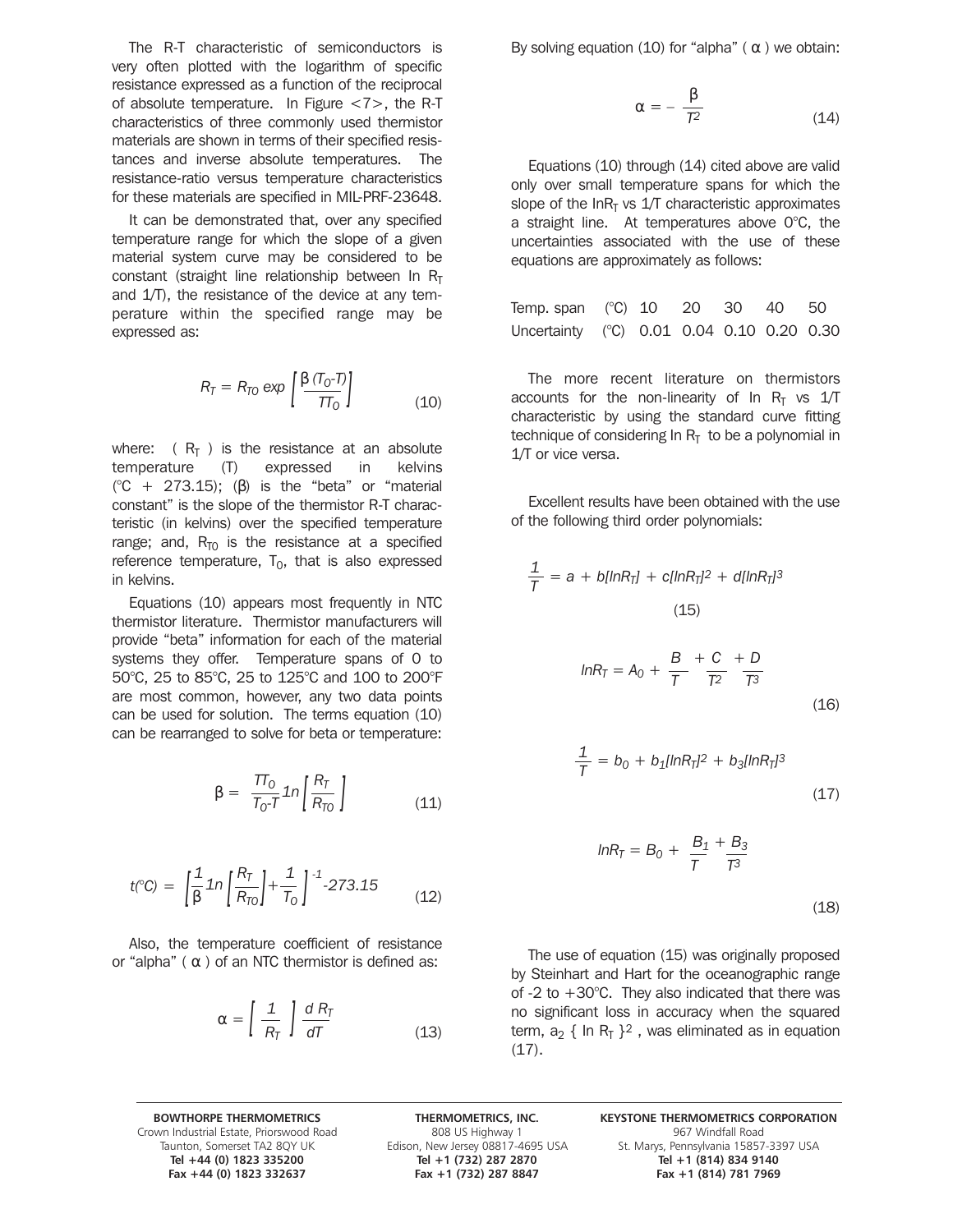The work of Steinhart and Hart was confirmed by studies conducted by B.W. Mangum at NBS and R. Koehler at Woods Hole Oceanographic Institute. However, they found that greater accuracy is obtained when the squared term is retained.

The results of the investigations conducted at Thermometrics, Inc. indicate excellent curve fit using third degree polynomials and are summarized in the Table  $<1$ .

Because equations (15) and (16) each have four unknown constants, a minimum of four calibration data points are required in order to determine the constants. The constants may be obtained from the solution of four simultaneous equations if only four data points are given, or, they may be obtained by polynomial regression analysis when more than four points are given. Such an analysis statistically improves the accuracy of the data.

### Table 1: Summary of curve fitting errors

- A) Full third degree polynomials, such as equations (15) and (16), do not introduce interpolation errors that exceed the total measurement uncertainty (typically 0.005°C to 0.010°C) for:
- a1) 100°C spans within the overall range of -80 to  $+260^{\circ}$ C.
- a2) 150°C spans within the overall range of -60 to  $+260^{\circ}$ C.
- a3) 150 to 200°C spans within the overall range of 0 to +260°C except that the interpolation error begins to approximate the measurement uncertainties.
- B) Third degree polynomials with the squared term eliminated, such as equations (17) and (18), introduce interpolation errors that do not exceed the following conditions:
- b1) .001 to .003°C error for 50 °C spans within the overall range of  $0^{\circ}$ C to  $+260^{\circ}$ C.
- b2) .010 to .020°C error for 50°C spans within the overall range of -80 to 0°C.
- b3) .010°C error for 100°C spans within the overall range of 0 to  $+260^{\circ}$ C.
- b4) .020 to .030°C error for 100°C spans within the overall range of -80 to  $+25^{\circ}$ C.
- b5) .015°C error for 150°C span (+50 to+200°C).
- b6) .045°C error for 150°C span (0 to +150°C).

b7) .100°C error for 150°C span (-60 to +90°C).

b8) .080°C error for 200°C span (0 to +200°C).

If we define the material constant ( β ) as the slope of the In  $R<sub>T</sub>$  vs 1/T characteristic, then from equation (16) we can derive the following:

$$
\beta = B + \frac{2C}{T} + \frac{3D}{T^3} \tag{19}
$$

The temperature coefficient of resistance  $(\alpha)$ defined by equation (14) may also be obtained from equation (16) as:

$$
\alpha = -\left[\frac{B}{T^2} + \frac{2C}{T^3} + \frac{3D}{T^4}\right] \tag{20}
$$

Equations (17) and (18) both make use of three constants. Consequently, they require only three calibration data points and the solution of three simultaneous equations to determine the values of the unknown constants. When using these equations, the material constant  $(β)$  and the temperature coefficient of resistance ( $\alpha$ ) may be expressed as follows:

$$
\beta = B_1 + \frac{3B_3}{T^3} \tag{21}
$$

$$
\alpha = -\left[\frac{B_1}{T^2} + \frac{3B_3}{T^4}\right] \tag{22}
$$

Although characteristic curves of In  $R<sub>T</sub>$  vs 1/T are useful for deriving interpolation equations, it is more common for manufacturers to provide nominal thermistor resistance values at a standard reference temperature (usually specified as 25°C) as well as resistance-ratio vs temperature characteristics.

### SPECIFYING NTC THERMISTORS

To the design engineer attempting to specify, or, to the purchasing agent attempting to procure, the task of choosing the correct NTC thermistor may sometimes seems to be an impossible task. While the process can be difficult at times because of subtleties in the use of each product type, it is not nearly impossible if one has a good understanding of the basics.

Grown Industrial Estate, Priorswood Road 808 US Highway 1 808 US Highway 1 967 Windfall Road 608 US Highway 1<br>Taunton, Somerset TA2 8QY UK Edison, New Jersey 08817-4695 USA 5t. Marys, Pennsylvania 15857

**Tel +44 (0) 1823 335200 Tel +1 (732) 287 2870 Tel +1 (814) 834 9140** Fax +1 (732) 287 8847

**BOWTHORPE THERMOMETRICS THERMOMETRICS, INC. KEYSTONE THERMOMETRICS CORPORATION** n, New Jersey 08817-4695 USA St. Marys, Pennsylvania 15857-3397 USA<br>Tel +1 (732) 287 2870 Tel +1 (814) 834 9140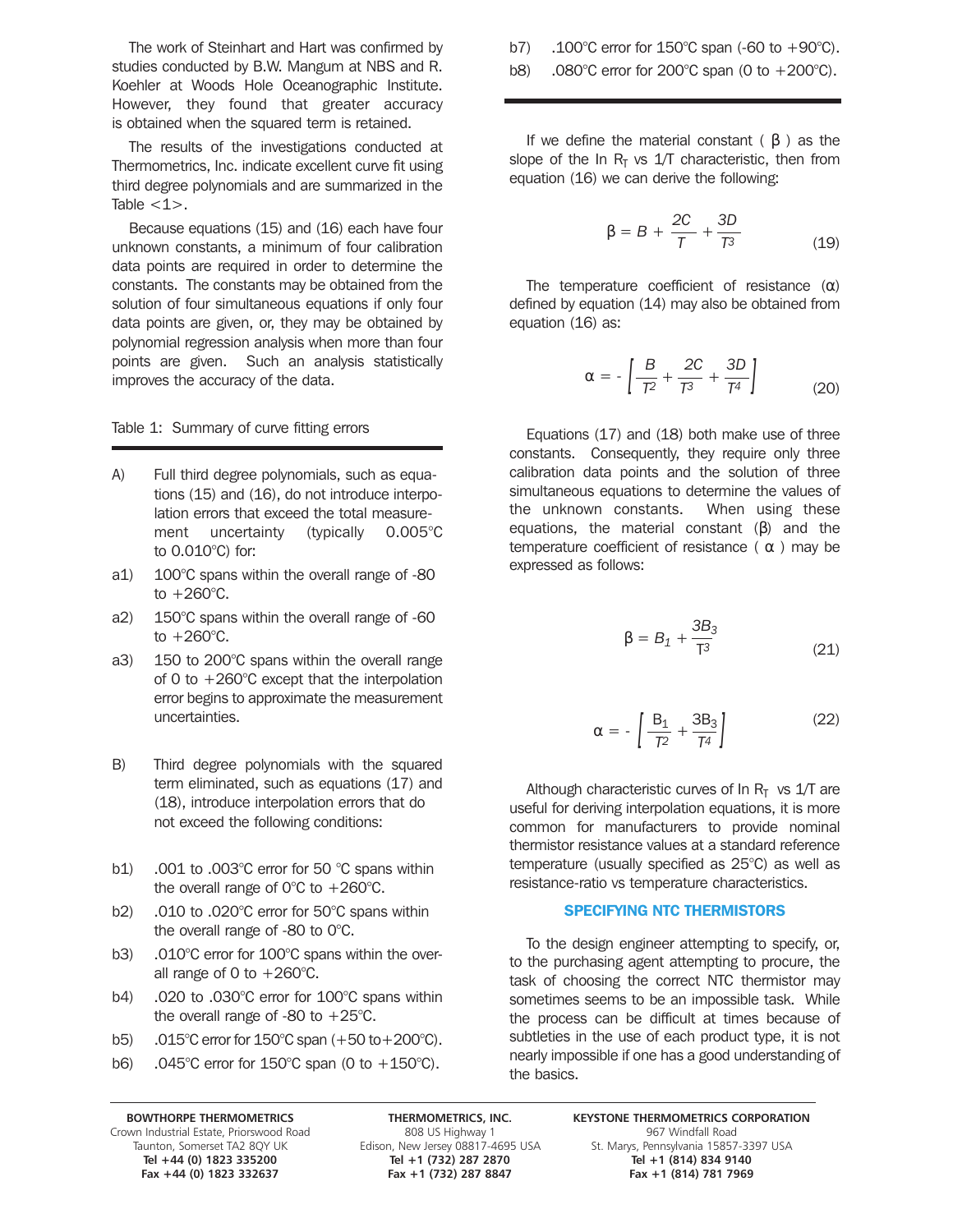### Product Type and Size:

Usually, the designer or user will have a good idea as to the device size, thermal response time or other physical characteristic that they desire in the thermistor. Even if there is only limited information available, it is usually enough to "rule out" whole families of NTC product types because they will be too far from the desired characteristics. A careful consideration of what the thermistor is intended to do in the application will also provide clues as to which products are inappropriate.

### Resistance-Temperature Curves:

Most NTC thermistor manufacturers provide tables of either resistance or resistance-ratio versus temperature for each of the material systems that they offer in their respective product lines. Often the manufacturer will also provide the coefficients for the various thermistor equations in order to assist the designer or user to interpolate the R-T data. There are a great many material systems in use and each one has certain limitations with respect to the type of thermistor that can be manufactured, the size of the thermistor, temperature ranges for operation and storage, as well as the range of available nominal resistance values.

### Nominal Resistance Value:

The next common starting point when specifying a thermistor is to choose the nominal resistance at a specified temperature. As previously mentioned, manufacturers will present a range of available resistance values for each NTC product type and its associated material systems. The usual reference temperature is 25°C, however, many other reference temperatures can be specified. If the desired resistance value is not available for that combination of product type and material system, then the user must determined which is more important: the product type and size, or, the material system with its defined resistance-ratio versus temperature data. The user can not specify all three parameters (nominal resistance, product type/size, material system) if the combination falls outside of the manufacturers guidelines.

### Resistance Tolerance:

The standard tolerances available for each thermistor type are given on the specific product data sheet. Typically, the bead type thermistors will have a distribution (3 sigma) of the zero-power resistance at the reference temperature of about  $\pm$  20% to  $\pm$  25% depending upon sizes. The metallized surface contact type thermistors have typical resistance distributions of about  $\pm$  5% to  $±$  10%, except for flake type thermistors where distribution may be  $\pm$  20% or greater. Specifying the broadest possible tolerance for the application will provide the most cost effective solution. Of course, tighter zero-power resistance tolerances are available for all types of thermistors, however, the lower expected yield from the production lots will translate into higher cost. In this regard, the metallized surface contact type thermistors have an advantage since their shapes can easily be adjusted or trimmed to provide closer tolerances at lower costs.

### Beta Tolerance:

The beta of a thermistor is determined by the composition and structure of the various metal oxides being used in the device. The beta can also be influenced by some manufacturing process variables. The result will be a variation from unit to unit within a production lot as well as from lot to lot.

For bead type thermistors, beta tolerances are usually on the order of  $\pm$  1% to  $\pm$  3% (up to  $\pm$ 5% is possible for some material systems). For the metallized surface contact type thermistors, beta tolerances will range from  $\pm 0.5$ % up to  $\pm$  3%.

# Resistance Limits:

The maximum and minimum resistance values at the reference temperature are fixed by the specified tolerance. As the temperature is changed from the reference temperature, however, the maximum and minimum limits (as percentage of the nominal resistance) will increase due to the effects of the tolerance on the material constant, beta (β).

If the temperature span is small enough so that the beta can be considered constant, then equation (10) can be used to solve for the minimum and maximum resistance values. The equation is solved for all the possible combinations of high and low resistance as well as high and low beta. A typical plot of the resulting R-T data is shown in figure  $<8$ .

Grown Industrial Estate, Priorswood Road 808 US Highway 1 967 Windfall Road 808 US Highway 1 967 Windfall Road<br>Taunton, Somerset TA2 8QY UK Edison, New Jersey 08817-4695 USA 5t. Marys, Pennsylvania 15857 Fax +44 (0) 1823 332637

**Tel +44 (0) 1823 335200 Tel +1 (732) 287 2870 Tel +1 (814) 834 9140**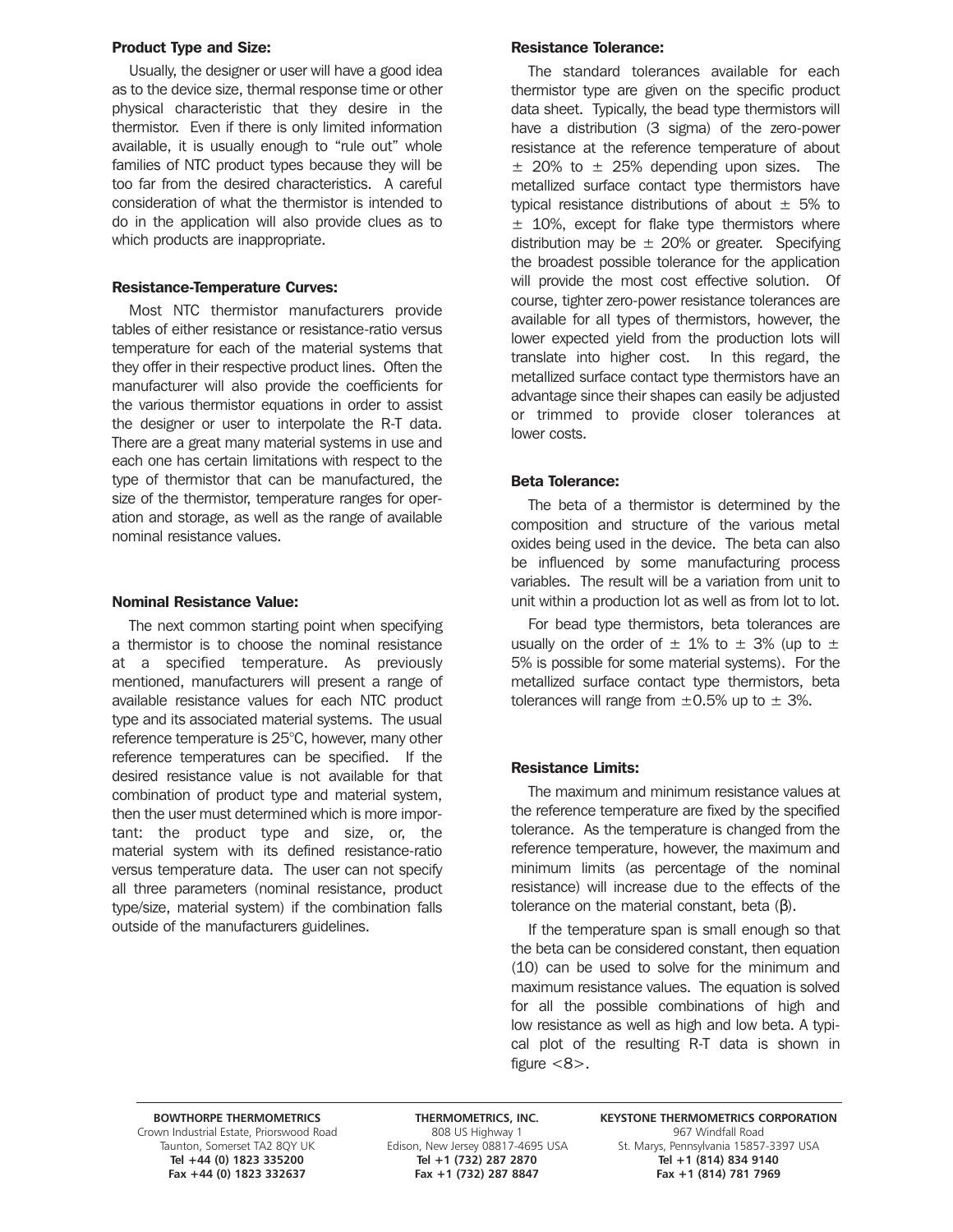

Figure 8: Effect of beta tolerance on Resistance Limits.

The effect of beta tolerance on the resistance limits must be considered in any thermistor application. Therefore, in many high or low temperature applications it is desirable to specify the nominal resistance at the operating temperature or at a convenient mid point in the operating temperature range. In the example for Figure <8> we are given:

 $R_{\text{NOMINAL}} = R_{\overline{10}}$  @ T<sub>0</sub> = 10000 Ohms @ 25°C Beta (0/50) = 3450 kelvins  $x =$  resistance tolerance =  $\pm$  10% =  $\pm$  0.1  $y = \text{beta}$  tolerance =  $\pm$  5% =  $\pm$  0.05  $T_{\text{L}} = 15^{\circ}\text{C}$  and  $T_{\text{H}} = 35^{\circ}\text{C}$ 

| $R_{\text{TH}} = 16769.3$ Ohms  | $R_{THH}$ = 7699.5 Ohms |
|---------------------------------|-------------------------|
| $R_{\text{TIN}}$ = 14941.7 Ohms | $R_{THN} = 6869.4$ Ohms |
| $R_{\text{TI}} = 13180.3$ Ohms  | $R_{THI} = 6067.5$ Ohms |

Note that in this example the zero-power resistance tolerance at  $15^{\circ}$ C is  $+12.23\%$ , -11.79%; while it is +12.08%, -11.67% at 35°C. This compares to the nominal tolerance of  $\pm 10\%$  at 25°C.

### Curve Matching and Interchangeability:

For some applications the operating temperature range is too wide to permit the proper use of equation (10). In such cases, or in cases where it is desirable to have a uniform tolerance over the range, the resistance limits are specified for the minimum and the maximum operating temperatures. This two point constraint (actually a limitation on the beta) requires that devices be selected to closely track a given resistance-temperature or ratio-temperature characteristic. After the thermistors are manufactured they would be limit tested at the minimum and maximum operating temperatures. The cost of such "curve matching" will obviously depend upon the resistance tolerance and ratio tolerance desired as well as the operating range.

Thermistors which have very close resistance tolerances and which can be readily substituted without the need for circuit adjustments and recalibration are called "Interchangeables". Very often these devices have curve tolerances which are expressed as a temperature uncertainty over the operating temperature range rather than as a resistance uncertainty. When the curve tolerance is so expressed, the resistance limits at the low temperature point will be slightly greater than the resistance limits at the high temperature point. This is due to the greater values for the temperature coefficient of resistance (alpha) at lower temperatures. It follows then, that when curve tolerances are given as a resistance uncertainty, the temperature uncertainty will be lesser at the low temperature point and greater at the high temperature point.

Metallized surface contact type thermistors have generally better control on the beta variations and can be readily adjusted by grinding away material to obtain a specified resistance with close tolerances. As such, these devices are most commonly used for applications requiring interchangeability, reasonable stability, low to moderate cost and where operational temperatures do not exceed 105°C.

For applications that involve operational or storage temperatures in excess of 105°C, thermistors that have been hermetically sealed into glass and can withstand exposure to temperatures up to 250°C, however, their interchangeable range is generally limited to 105°C. When applications require interchangeability as well as operational and storage temperatures of up to 300°C, then matched pairs of hermetically sealed bead type thermistors are recommended.

Grown Industrial Estate, Priorswood Road 808 US Highway 1 967 Windfall Road 808 US Highway 1 967 Windfall Road<br>Taunton, Somerset TA2 8QY UK Edison, New Jersey 08817-4695 USA 5t. Marys, Pennsylvania 15857 Fax +44 (0) 1823 332637

**Tel +44 (0) 1823 335200 Tel +1 (732) 287 2870 Tel +1 (814) 834 9140**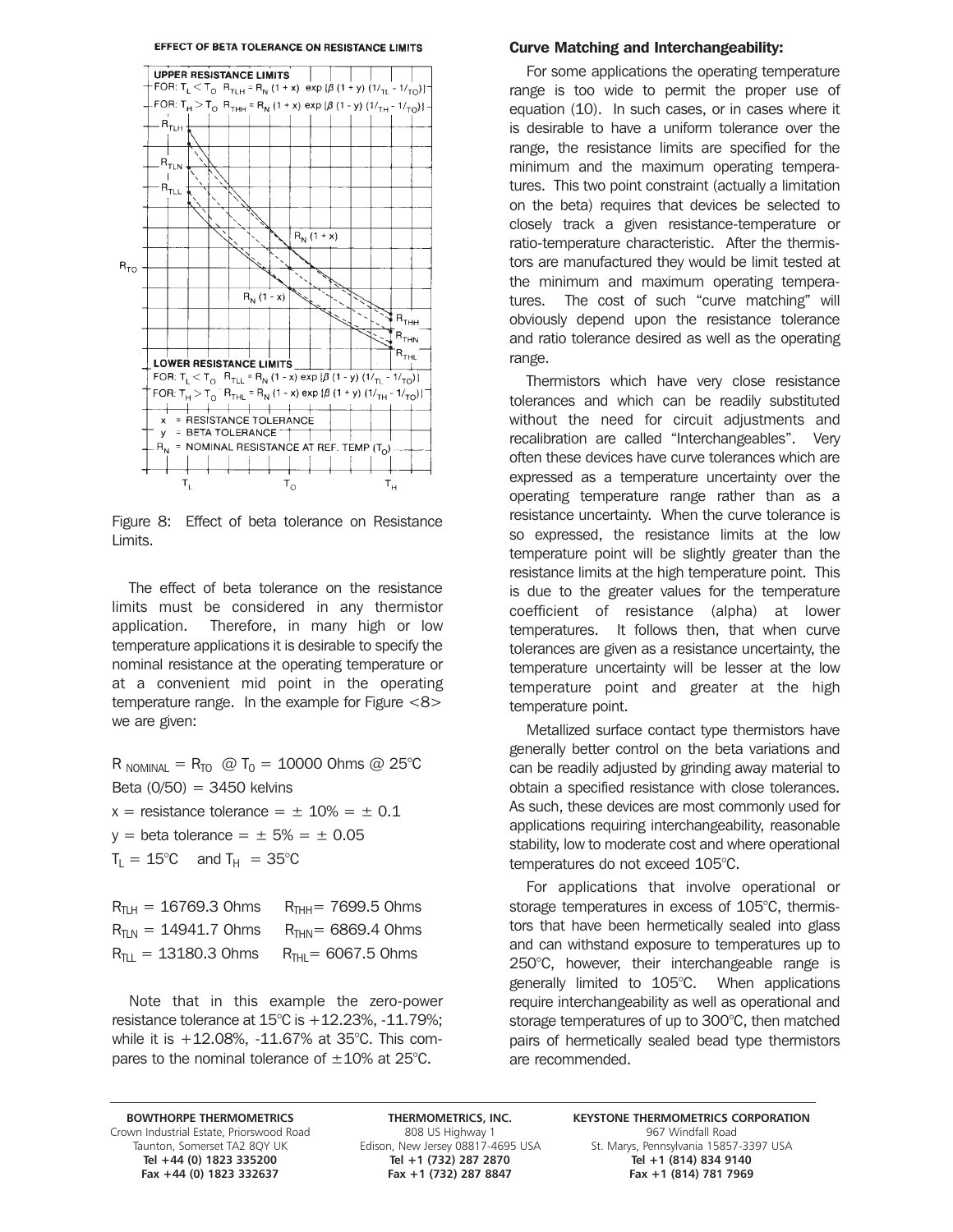The beta and resistance tolerances for bead type thermistors are generally too broad to permit effective and economic use of a single thermistor in such high temperature, interchangeable applications — unless the temperature span is very small. The usual approach to a solution involves the calibration of the bead type thermistors at two or more temperature points over the operating range. The data is entered into computer files for sorting and analysis. The beads are then matched such that high and low beta values offset each other. Thus, when the beads are connected in either a series or parallel pair, they will behave as a single interchangeable device and track a defined resistance-temperature characteristic.

Such matching of bead type thermistors, (beads, probes or rods) is more costly than precision grinding of metallized surface contact type thermistors. However, it may be the only acceptable solution for applications where small sizes, continuous operation at high temperatures or high reliability are required.

Practical limits for interchangeability are determined by the ability to control the tolerances on resistance and beta over the desired temperature range. Some practical limits for interchangeable thermistors that are both cost effective and commercially available are listed in Table <2>.

### Table 2: Practical limits for interchangeability.

All NTC thermistor types with an overall operational range of -80°C to 105°C:

- $\cdot$   $\pm$  0.05°C for spans of up to 50°C
- $\cdot$   $\pm$  0.10°C for spans of up to 75°C
- $\cdot$   $\pm$  0.20°C for spans of up to 100°C

ALL glass sealed NTC thermistor types with an overall operations range of -80°C to +300°C

 $\cdot$   $\pm$  0.50°C over spans of up to 200°C

### **Calibration**

Some applications have accuracy requirements which are tighter than the conventional limits on interchangeable devices. For these applications the thermistors must be calibrated. To use one of the interpolation equations over a specified range, the thermistor must be calibrated at two or more temperatures. [Reference equations (10), (15),  $(16)$ ,  $(17)$  and  $(18)$ ].

The accuracy of the computer R-T characteristic over the temperature range depends upon the proper selection of equation and reference temperatures as well as upon the calibration uncertainties. The resistance tolerance, beta tolerance or interchangeability of the thermistor will have no influence upon the accuracy of the calibrations. Thus, low cost, broad tolerance thermistors (with suitable stability) can be purchased with precision calibrations.

The calibration schedules available for thermistors or assemblies manufactured by Thermometrics are listed in Table IV.

Obviously, not all thermistors or assemblies can be calibrated at all temperatures over the range. There will be limitations which are imposed by the type of thermistor and its nominal resistance as well as by the materials used in the construction of the assembly. The basic calibration schedules and the types of thermistor to which they apply are described as follows. When a current source and digital voltmeter are used for calibration, suitable averaging and integration techniques are used to eliminate noise spikes. Thermal EMF's are eliminated by either subtracting the zero current readings or averaging forward and reverse polarity readings.

| <b>TABLE IV</b>         |                        | Temperature Accuracy $(\pm$ <sup>o</sup> C) for ranges shown |                                 |                                 |                              |                               |
|-------------------------|------------------------|--------------------------------------------------------------|---------------------------------|---------------------------------|------------------------------|-------------------------------|
| Calibration<br>Schedule | Resistance<br>Accuracy | $-140^{\circ}$ C<br>$-80^{\circ}$ C                          | $-80^{\circ}$ C<br>$O^{\circ}C$ | $O^{\circ}C$<br>$+60^{\circ}$ C | $+60^{\circ}$ C<br>$+125$ °C | $+125$ °C<br>$+260^{\circ}$ C |
|                         | 0.005%                 | $\overline{\phantom{a}}$                                     |                                 | $0.001$ <sup>o</sup> C          | $\overline{\phantom{a}}$     |                               |
| 1A                      | 0.005%                 | $\overline{\phantom{a}}$                                     | $0.003$ °C                      | $0.003$ °C                      | $0.003$ °C                   |                               |
| 1B                      | 0.005%                 | $0.005$ °C                                                   | $0.005$ °C                      | $0.005$ °C                      | $0.005$ °C                   | $0.005$ °C                    |
| $\overline{2}$          | 0.01%                  | $0.005$ °C                                                   | $0.005$ °C                      | $0.005$ °C                      | $0.005$ °C                   | $0.005$ °C                    |
| 3                       | 0.01%                  | $0.010^{\circ}C$                                             | $0.010^{\circ}$ C               | $0.010^{\circ}$ C               | $0.010^{\circ}$ C            | $0.010$ °C                    |
| 3M                      | 0.05%                  | $0.010^{\circ}C$                                             | $0.010^{\circ}$ C               | $0.010^{\circ}$ C               | $0.010^{\circ}$ C            | $0.010^{\circ}$ C             |
| 4                       | 0.05%                  | $0.050^{\circ}$ C                                            | $0.050^{\circ}$ C               | $0.050^{\circ}$ C               | $0.050^{\circ}$ C            | $0.050^{\circ}$ C             |
| 5                       | 0.1%                   | $0.050^{\circ}$ C                                            | $0.050^{\circ}$ C               | $0.050^{\circ}$ C               | $0.050^{\circ}$ C            | $0.050^{\circ}$ C             |

Grown Industrial Estate, Priorswood Road 808 US Highway 1 967 Windfall Road 808 US Highway 1 967 Windfall Road<br>Taunton, Somerset TA2 8QY UK Edison, New Jersey 08817-4695 USA 5t. Marys, Pennsylvania 15857 Fax +44 (0) 1823 332637

**Tel +44 (0) 1823 335200 Tel +1 (732) 287 2870 Tel +1 (814) 834 9140**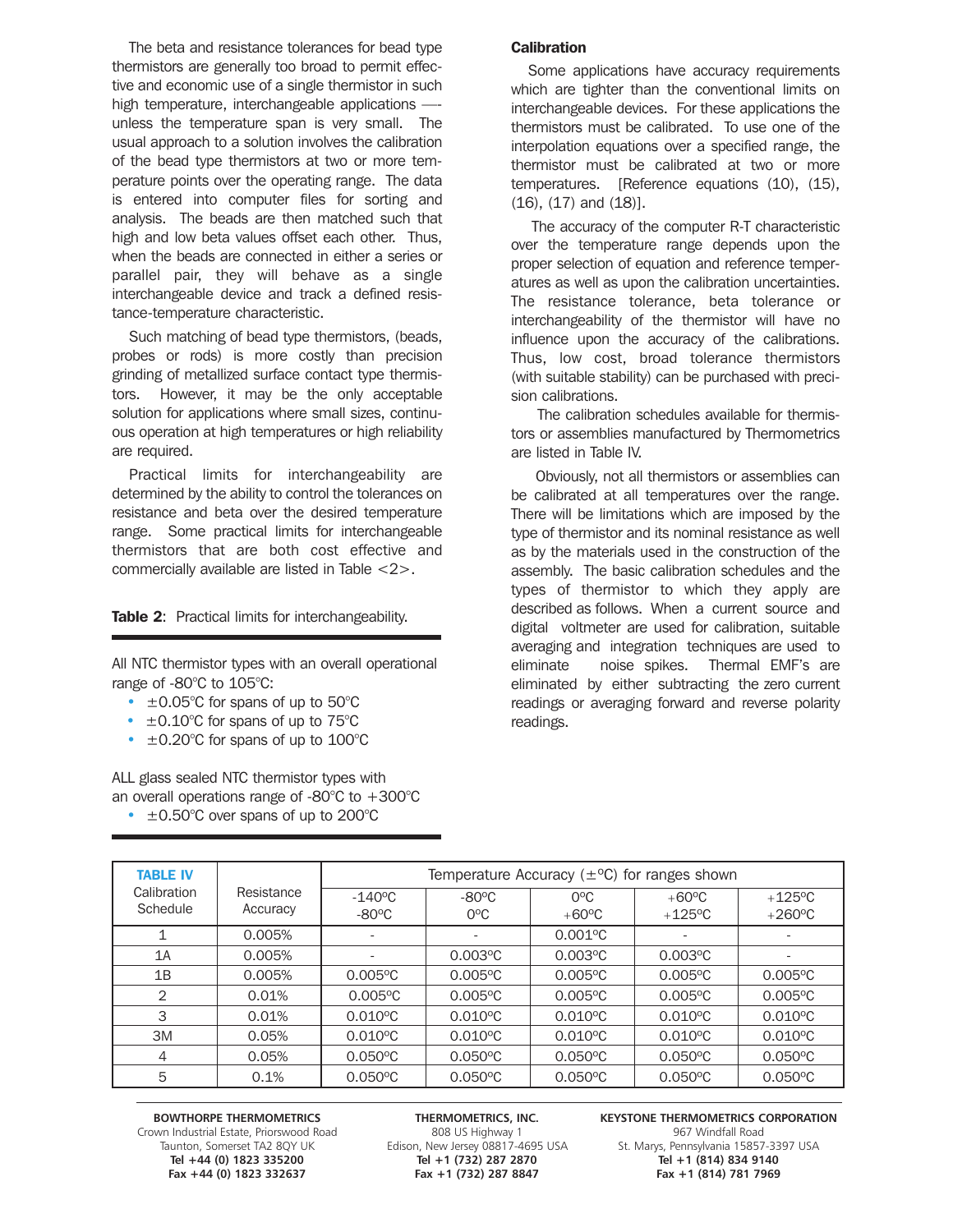### SCHEDULE 1:

Available only for thermistor standards, ultrastable thermistor probes or assemblies which incorporate these devices. Calibrations are made in an integrating block submerged in a precision constant temperature bath. The bath and block temperature is established using an SPRT, resistor standards and a four wire comparison bridge. Resistance measurements of the thermistors are made using a precision Wheatstone bridge or a stable, precision current source and digital voltmeter in conjunction with a data acquisition system verified against standard resistors and an ohmic standard precision resistance decade.

### SCHEDULE 1A and 1B:

Available only for thermistor standards, ultrastable thermistor probes or assemblies which incorporate these devices. The bath and block temperature is established using two or more thermistor temperature standards which have been calibrated against an SPRT. Resistance measurements are performed the same as for Schedule 1.

### SCHEDULE 2:

Available for all glass probe thermistors or assemblies which incorporate these devices. Stability requirements with respect to temperature range and time span must be verified prior to calibration. The bath and block temperature is established using two or more thermistor temperature standards which have been calibrated against an SPRT. Resistance measurements are performed using a precision Wheatstone bridge or a stable, precision current source and digital voltmeter in conjunction with a data acquisition system verified against standard resistors and an ohmic standard precision resistance decade.

### SCHEDULE 3:

Available for all glass enclosed beads and probes as well as epoxy encapsulated discs or chips and sensor assemblies using these devices. It is advised that stability required be verified prior to calibration. A precision constant temperature bath is set using two or more thermistor temperature standards. Resistance measurements are performed using a precision Wheatstone bridge or a stable precision current source and digital voltmeter in conjunction with a data acquisition system verified against standard resistors and an ohmic standard precision resistance decade.

### SCHEDULE 3M or 4:

Available for all thermistors and sensor assemblies. A constant temperature bath is set using two or more thermistor standards. Resistance measurements are performed using a calibrated Wheatstone bridge, digital meter or data acquisition system.

### SCHEDULE 5:

Available for all thermistors and sensor assemblies. A constant temperature bath is set using two or more thermistor standards. Resistance measurements are performed using a digital meter.

In addition to the calibration services described above, Thermometrics, Inc. can provide constants and/or computer generated tables of resistance versus temperature, for any of the equations given in the previous discussions.

### **Traceability**

Temperature measurements at Thermometrics, Inc. are traceable to the International Temperature Scale of 1990 (ITS-90) as maintained by the National Institute of Standards and Technology (NIST). ITS-90 became the official international temperature scale as of January 1, 1990. It supersedes the International Practical Temperature Scale of 1968, amended edition of 1975 [IPTS-68(75)]. The new international temperature scale was designed such that temperatures on this scale are in much better agreement with thermodynamic temperatures than the previous international temperature scales.

Traceability is achieved by means of triple point of water cells for the defining fixed point of 0.01ºC (273.16K) and through the use of standard platinum resistance thermometers (SPRT's) which are calibrated at other fixed points at NIST. Resistance Traceability is achieved by means of standard resistors calibrated by NIST.

In the text of ITS-90, the standard platinum resistance thermometer is specified as the standard interpolation instrument for realizing the scale between the defining fixed points. The calibration services offered by Thermometrics cover the range of -140ºC to +260ºC.

967 Windfall Road 1967 Windfall Road 1967 Windfall Road 1967 Windfall Road 1967 Windfall Road 1988 US Highway 1<br>15857 Taunton, Somerset TA2 80Y UK 1968 Edison, New Jersey 08817-4695 USA 1985. Marys, Pennsylvania Fax +44 (0) 1823 332637

**Tel +44 (0) 1823 335200 Tel +1 (732) 287 2870 Tel +1 (814) 834 9140**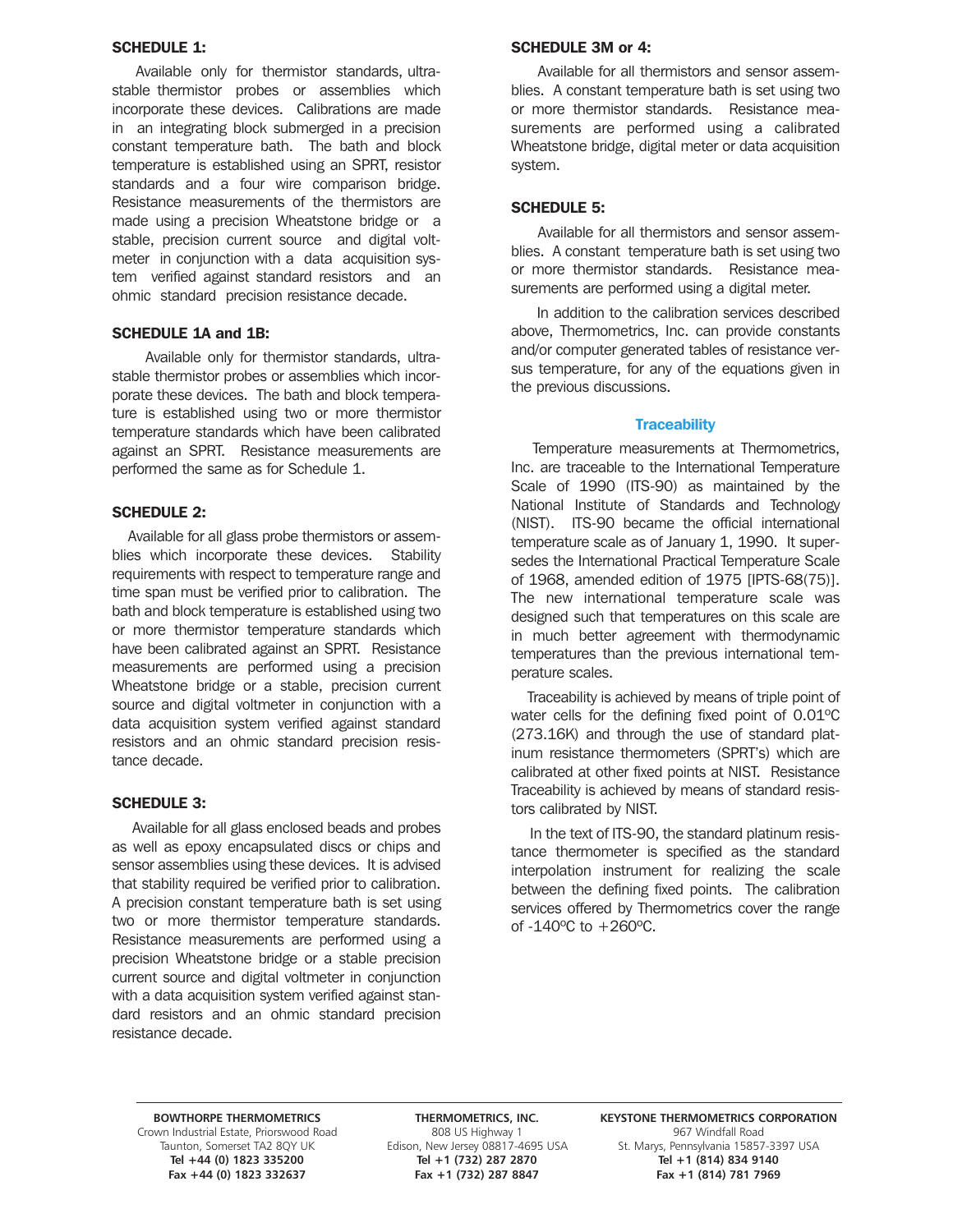The defining fixed points of ITS-90 with respect to this range are:

| <b>Defined Fixed Point</b> | $T_{90}$ (K) | $t_{90}$ (°C) |
|----------------------------|--------------|---------------|
| Ar (Argon) triple point    | 83.8058      | $-189.3442$   |
| Hg (Mercury) triple point  | 234.3156     | $-38.8344$    |
| H2O (Water) triple point   | 273.16       | 0.01          |
| Ga (Gallium) melting point | 302.9146     | 29.7646       |
| In (Indium) freezing point | 429.7485     | 156.5985      |
| Sn (Tin) freezing point    | 505.078      | 231.928       |
| Zn (Zinc) freezing point   | 692.677      | 419.527       |

Upon request, for a nominal fee, documentation for traceability to the National Institute of Standards and Technology can be furnished for all calibrations performed at Thermometrics.

### Testing and Calibration of Thermistors

The very factors which make thermistors more useful than other temperature detectors, namely small size, fast response, and high sensitivity, also present problems in their testing and calibration. In general, thermistors and assemblies should be calibrated in a well-circulated temperature-controlled liquid bath. The bath liquid should be chosen to provide low electrical conductivity, low viscosity and high thermal conductivity. The liquid volume of the bath should be at least 1000 times the volume of the test fixture and assemblies that are placed in the bath. The heat capacity of the bath should be high enough so that the bath temperature is not changed significantly by the immersion of the thermistor fixture and assembly.

Thermistors are specified in terms of nominal resistance values at one or more discrete temperatures with stated tolerances on both the resistance and temperature. To properly evaluate whether or not a thermistor meets its specifications, it is necessary that the testing facility either pull their limits in (for manufacturers) or open their limits (for users) by the total measurement uncertainty. The total uncertainty includes both the temperature measurement uncertainty and the resistance measurement uncertainty.

### Temperature Measurement Uncertainties

The factors which affect the temperature measurement uncertainty are:

### Temperature Control of the Testing Medium

This can vary between  $\pm 0.001$ <sup>o</sup>C for a sophisticated precision laboratory bath to as much as ±3ºC for bench top testing.

### Accuracy and Precision of the Temperature Monitor

The temperature monitor can consist of any of the following units. The accuracy and stability of each unit is an important consideration. The reference works cited contain more detailed information regarding each type of temperature monitor.

- 1) Standard platinum resistance thermometer (SPRT). These standards have an uncertainty of about 0.001ºC within the temperature ranges over which most thermistors are operated. [ Reference: J.L. Riddle, G.T. Furukawa, and H.H. Plumb, "Platinum Resistance Thermometry", National Bureau of Standards Monograph 126 (April 1972), Available from U.S. Government Printing Office, Washington, DC, Stock No. 0303- 01052, B. W. Mangum, "Platinum Resistance Thermometer Calibrations", NBS Special Publication 250-22, 1987, B.W. Mangum and G.T. Furukawa, "Guidelines for Realizing the Internation Temperature Scale of 1990 (ITS-90)", NIST Technical Note 1265, 1990.]
- 2) Thermistor temperature standards. Thermistor standards are available from Thermometrics, Inc. with accuracies that vary between 0.001ºC and 0.01ºC. [ Reference: Product Data Section of this Catalog; Type "S", "AS", "ES" and "CSP". ]
- 3) Precision mercury-in-glass thermometers for 0ºC and the range of 24ºC to 38ºC. The maximum uncertainty associated with these thermometers is 0.03ºC. [ Reference: Mangum, B.W., and J.A. Wise, Standard Reference Materials: Description and Use of Precision Thermometers for the Clinical Laboratory, SRM 933 and SRM 934, NBS Special Publication 260-48 (May 1974), Available from US Government Printing Office, Washington, DC, SD Catalog No. C13.10:260-48. ]
- 4) Resistance Temperature Detectors (RTD's). Platinum RTD's for commercial and industrial use (not SPRT's) are available with accuracies of  $\pm 0.1$ <sup>o</sup>C or  $\pm 0.25$ <sup>o</sup>C. The stability and repeatability of some of the better RTD's on the market makes them suitable for calibration of individual units to within  $\pm 0.01$  °C. Such units should be checked for stability and hysteresis prior to calibration.

967 Windfall Road 1967 Windfall Road 1967 Windfall Road 1967 Windfall Road 1967 Windfall Road 1988 US Highway 1<br>15857 Taunton, Somerset TA2 80Y UK 1968 Edison, New Jersey 08817-4695 USA 1985. Marys, Pennsylvania Fax +44 (0) 1823 332637 Fax +1 (732) 287 8847

**Tel +44 (0) 1823 335200 Tel +1 (732) 287 2870 Tel +1 (814) 834 9140**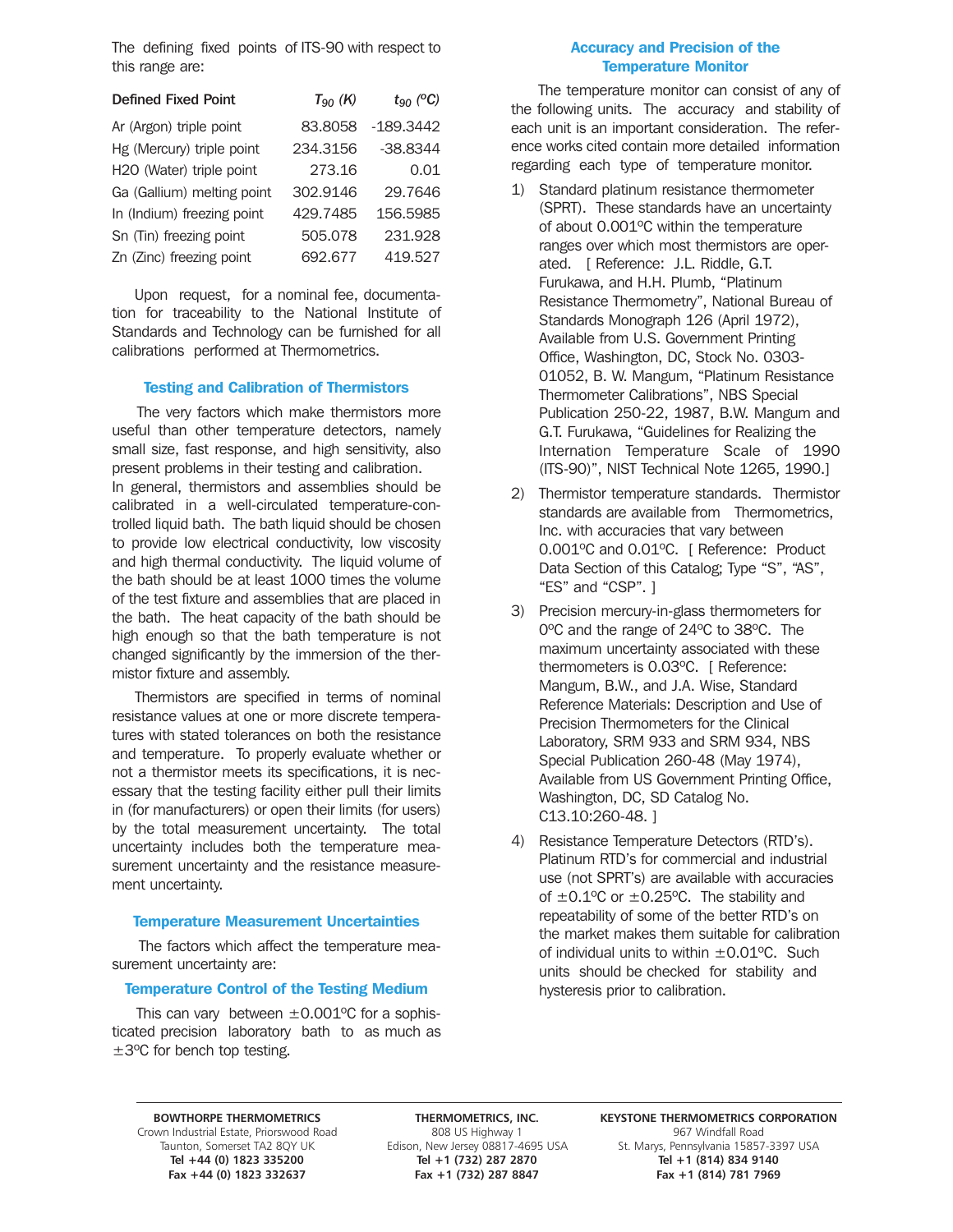- 5) Liquid-in-glass thermometers. Accuracies attainable with liquid-in-glass thermometers for various graduation intervals have been published by ASTM. Although accuracies in the range of  $\pm 0.01$ <sup>o</sup>C to  $\pm 0.03$ <sup>o</sup>C are shown for totally immersed thermometers under some conditions, the practical realization of accuracies better than  $\pm 0.03$ °C is very difficult to achieve. Typically, the accuracy of liquid-inglass thermometers ranges between  $\pm 0.1$ <sup>o</sup>C and  $\pm 0.5$ <sup>o</sup>C.
- 6) Thermocouples. A joint ANSI / ASTM specification lists the limits of error for thermocouples. The errors for various thermocouple types and temperature ranges are expressed in terms of a temperature accuracy or a per cent of reading, whichever is greater. As a result, the best accuracies one can expect from a thermocouple (special limits of error) are on the order of  $\pm 0.5$ °C to  $\pm 1.1$ °C. Typically, the best accuracies obtained are on the order of 1.0ºC to 2.2ºC. [Reference: Standard Temperature-Electromotive Force (EMF) Tables for Thermocouples, ANSI/ASTM E220-77, ASTM Standards on Thermocouples, #06-5200077-40, p. 24, American Society for Testing and Materials (January 1978).]
- 7) Quartz thermometers. A quartz thermometer is also available which has a reported accuracy of  $\pm 0.04$ <sup>o</sup>C from -50<sup>o</sup>C to  $+150$ <sup>o</sup>C and ±0.075ºC from -80ºC to +250ºC. [Reference: Quartz Thermometer, Model 2804A, Test and Measurement Catalog, p. 427, Hewlett Packard Company (1991).]

### Temperature Gradients Within the Medium

Of particular importance are temperature gradients between the thermistor under test and the temperature monitor (sensor). Such gradients can be minimized by using a well-stirred liquid bath. The thermal conductivity, and dielectric constant of the liquid should be high and its viscosity should be low.

### Immersion Errors or Stem Effects for the Temperature Monitor

Generally, there is a heat-transfer path between the actual sensing element and the surrounding ambient environment which normally is at a different temperature than the calibration temperature. This can result in a monitor temperature that differs from the calibration medium by some factor. Unless the monitor has been calibrated for partial immersion, total immersion is recommended.

### Self-heating Effects

For sensors, such as RTD's and thermistors, which require some power to be dissipated in the sensor during measurement, self-heating effects in the monitor must be considered.

### Equipment Uncertainties

The uncertainties associated with any auxiliary equipment required for reading the monitor adds to the temperature uncertainty. For example, platinum SPRT's and RTD's have a temperature coefficient of resistance of about 0.4%/ºC. To realize a temperature uncertainty of 0.001ºC with an SPRT, a precision 4-wire bridge is required which is capable of accurately resolving better than 1 PPM (preferably 1 part in 107 ). For such measurements, a ratio bridge is frequently used which compares the reading to a 4-terminal standard resistor. To realize a 0.01ºC measurement with a platinum RTD, the resistance measuring equipment must have an accuracy which is better than 0.004% and preferably 0.001%. With a thermistor standard, a 0.01ºC measurement requires an instrument having an accuracy of better than 0.04% and preferably at least 0.01%.

### Thermal Response of Monitor

The difference between the response time of the monitor and the thermistor under test is a major consideration. This is particularly true when an attempt is made to calibrate a fast response thermistor such as a small bead. The thermal mass of the monitor has the property of integrating the temperature fluctuations of the test medium. It is possible for the monitor to indicate that there is only a slight fluctuation in the temperature of the medium while, in fact, the thermistor under test could be experiencing very large temperature fluctuations. To minimize this problem, the thermistor can be mass-loaded, or, a heat sink can be affixed to both the monitor and the unit under test. A thermal integrating block is often used for this purpose.

### Heat Capacity of the Medium

The heat capacity of the test medium must be sufficiently large compared with that of the thermistor or thermistor assembly and its associated fixture so that the temperature of the test medium is not changed when they are immersed. When this is not the case, enough time must be permitted to elapse for the total system to reach an equilibrium condition, after immersion.

967 Windfall Road 1967 Windfall Road 1967 Windfall Road 1967 Windfall Road 1967 Windfall Road 1988 US Highway 1<br>15857 Taunton, Somerset TA2 80Y UK 1968 Edison, New Jersey 08817-4695 USA 1985. Marys, Pennsylvania

BOWTHORPE THERMOMETRICS **THERMOMETRICS, INC.** KEYSTONE THERMOMETRICS CORPORATION **Tel +44 (0) 1823 335200 Tel +1 (732) 287 2870 Tel +1 (814) 834 9140** Fax +1 (732) 287 8847

St. Marys, Pennsylvania 15857-3397 USA<br>**Tel +1 (814) 834 9140**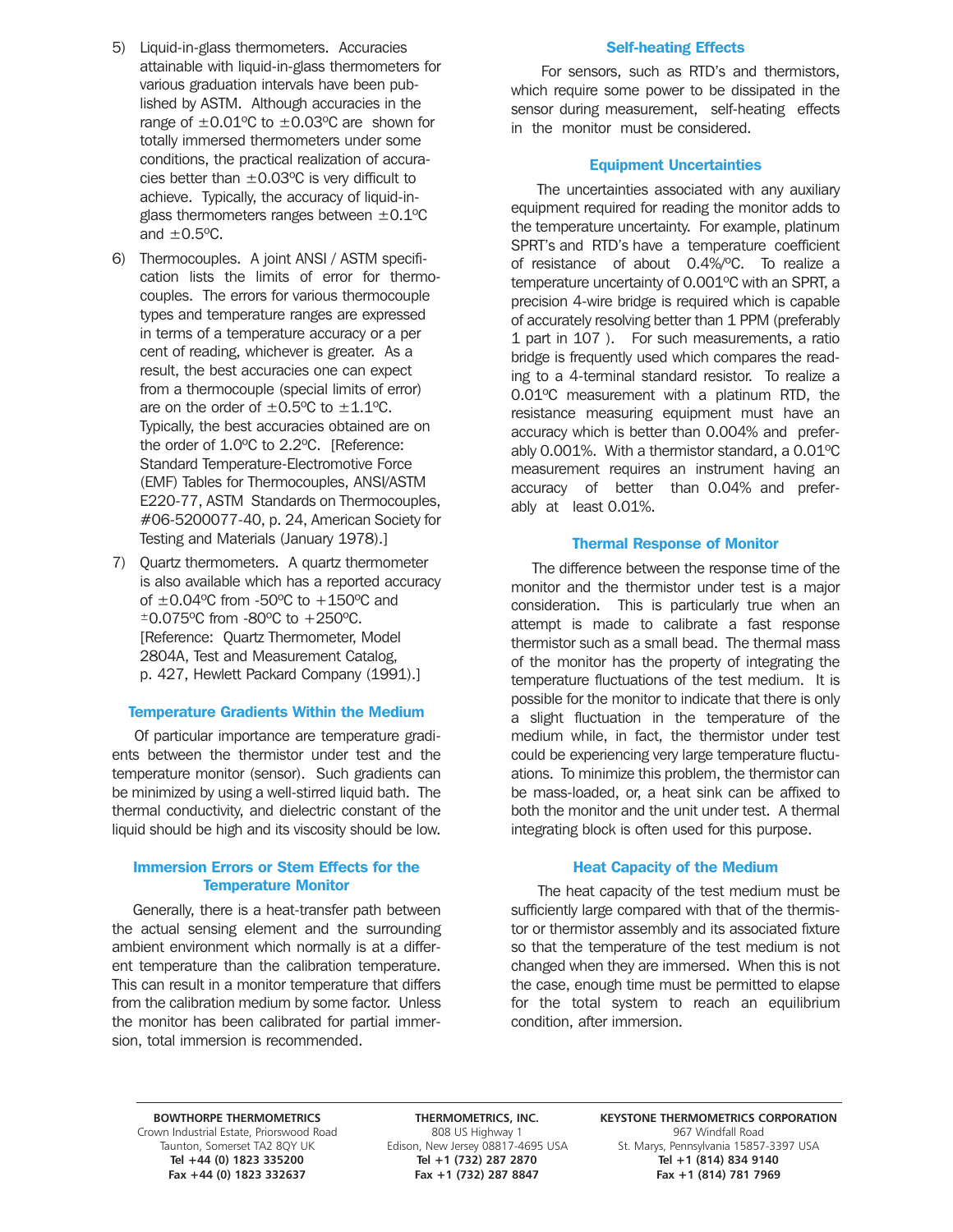# Resistance Measurement Uncertainties

The factors which affect the resistance measurement uncertainty are:

### Resistance Measuring Equipment

The accuracy, precision, stability, and temperature coefficient of the resistance measuring equipment must be considered.

### Self-heating Error

The ratio of the power dissipated in the thermistor (by the test equipment) to the dissipation constant of the thermistor in the test medium determines the self-heat error.

### Stability of the Thermistor Under Test

If a thermistor which has not had sufficient stability conditioning is calibrated at a low temperature and is subse-quently calibrated at an elevated temperature, the high temperature exposure may create a shift in resistance which gives the appearance of a hysteresis effect. This may also occur if the thermistor is calibrated at a temperature above its maximum rated temperature.

### Thermistor and Circuit Lead Resistance

In general, when the desired accuracy of the measurement requires a resistance resolution that is less than 1 Ohm, or when the absolute resistance of the thermistor at a specified temperature will be less than 1000 Ohms, the user must consider the following:

- 1. The contact resistance between the instrument and its measuring leads.
- 2. The contact resistance between the instrument leads and the fixture used to hold the thermistor.
- 3. The temperature coefficient of the instrument and measuring leads.
- 4. The resistance of the thermistor leads and the ability to make contact on the thermistor leads at exactly the same point each time a measurement is made. This is important when attempt ing to make measurements on thermistors with fine gauge platinum alloy lead wires such as small beads.

### Thermal EMF Effects

Thermal EMF's can result at the instrument terminals, the connections between the instrument leads and the thermistor fixture, the connection between the fixture and the thermistor leads, and electrical connections between dissimilar metals within the fixture itself.

# QUALITY ASSURANCE

Thermometrics maintains a system which complies with MIL-Q-9858. All of our bead and chip thermistors are designed to comply with MIL-PRF-23648. Every Thermometrics thermistor receives 100% electrical inspection as well as 100% visual and mechanical inspection. This is verified by additional QA sampling which varies with the application requirements (typically 0.65 AQL or 1.0 AQL). Our Applications Engineering Department will gladly provide assistance in selecting the best qualification and acceptance testing programs for any specific application. We can provide a low cost screening test or sophisticated qualification testing depending upon your requirements.

# APPLICATIONS

The thermistor is a versatile component that can be used in a wide variety of applications where the measurand is temperature dependent.

Table I gives a partial listing of thermistor applications which are grouped according to one of the three fundamental electrical characteristics: the resistance-temperature characteristic, the voltage-current characteristic, and the currenttime characteristic. The current-time and voltagecurrent characteristics are associated with self-heated thermistors. The resistance-temperature characteristic is applicable to thermistors operated with negligible self-heat.

Applications which depend on the resistancetemperature characteristic include temperature measurement, control, and compensation. Also included are those applications for which the temperature of the thermistor is related to some other physical phenomena. An example would be the use of thermistor type cardiac catheters for thermodilution studies. With this type of device, a saline or dextrose solution, having a known volume and temperature, is injected into the blood stream through one of the catheter lumens. The solution mixes with the blood and is diluted as

967 Windfall Road 1967 Windfall Road 1967 Windfall Road 1967 Windfall Road 1967 Windfall Road 1988 US Highway 1<br>15857 Taunton, Somerset TA2 80Y UK 1968 Edison, New Jersey 08817-4695 USA 1985. Marys, Pennsylvania Fax +44 (0) 1823 332637

**BOWTHORPE THERMOMETRICS THERMOMETRICS, INC. KEYSTONE THERMOMETRICS CORPORATION** unton, Somerset TA2 8QY UK Edison, New Jersey 08817-4695 USA St. Marys, Pennsylvania 15857-3397 USA<br>1914 Tel +44 (0) 1823 335200 Tel +1 (732) 287 2870 Tel +1 (814) 834 9140 **Tel +1 (732) 287 2870**<br> **Fax +1 (732) 287 8847**<br> **Fax +1 (814) 781 7969**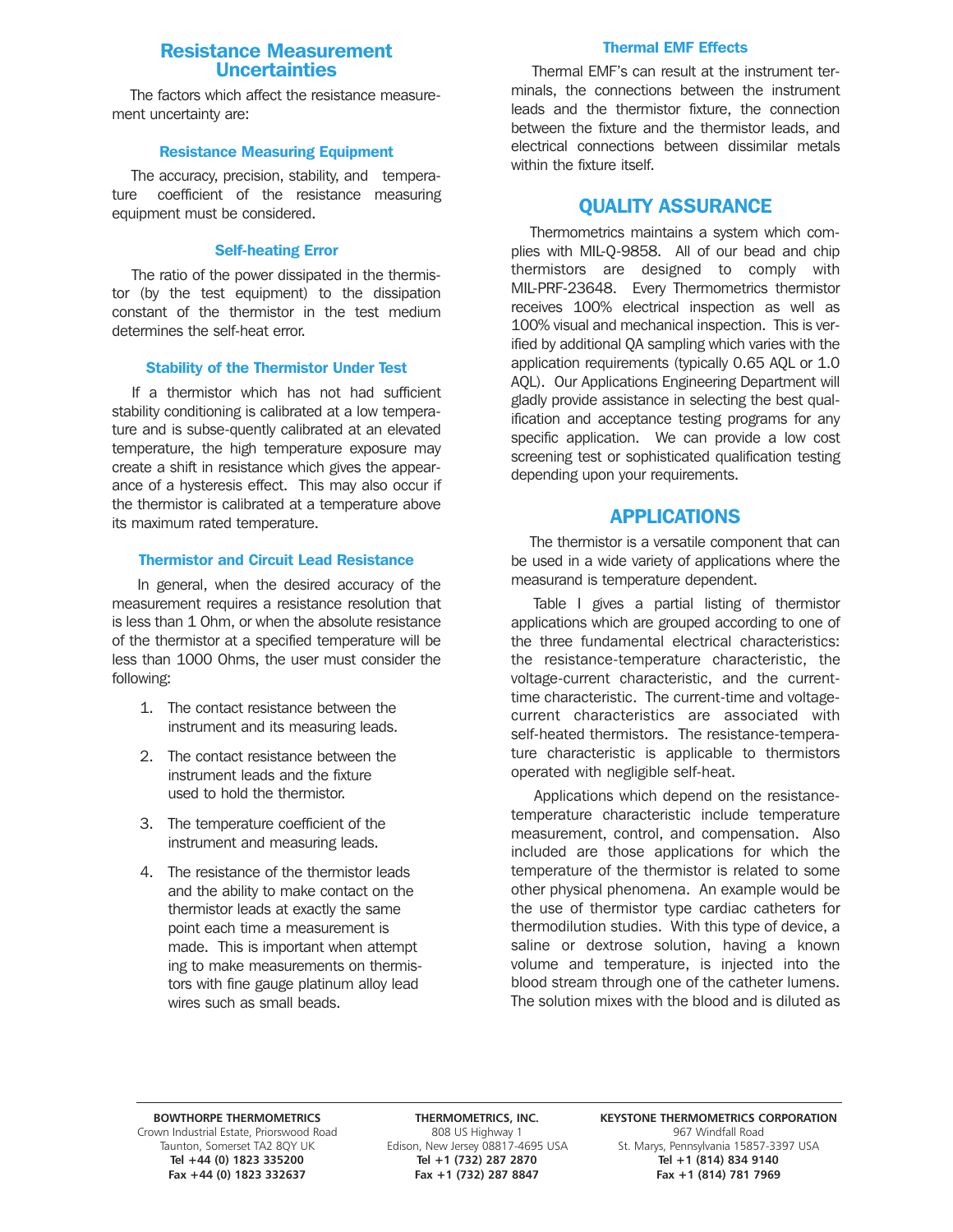it is carried downstream past a thermistor located at the surface of another catheter lumen. At the thermistor location, the temperature of the bloodinjectate mixture is measured over a period of time. The cardiac output (efficiency) is computed from the temperature-time response data. Another example is an hypsometer, an instrument in which the temperature of a boiling fluid is used to determine the pressure to which the fluid is exposed.

Applications based on the voltage-current characteristic of a thermistor generally involve changes in the environmental conditions or circuit variations which, in turn, result in changes in the operating point on any given curve or family of curves.

The current-time characteristic of a thermistor depends on its heat capacity and dissipation constant as well as the circuit in which it is used. Applications which make use of the currenttime characteristic include time delay and surge suppression.

### NTC THERMISTOR APPLICATIONS

The NTC thermistor is a versatile component that can be used in a wide variety of applications where the measured is temperature dependent. Table <3> gives a partial listing of thermistor applications that are grouped according to one of the three fundamental electrical characteristics; the current-time characteristics, the voltage-current characteristic, and the resistance-temperature characteristic.

Applications based on the voltage-current characteristic generally involve changes in the environmental conditions or the electrical circuit parameters of a self-heated thermistor. In turn, these changes will result in a shift of the operating point on any given voltage-current curve or family of such curves. These applications are further subdivided into four major categories depending on the type of excitation that causes the operating point to change.

967 Windfall Road 1967 Windfall Road 1967 Windfall Road 1967 Windfall Road 1967 Windfall Road 1988 US Highway 1<br>15857 Taunton, Somerset TA2 80Y UK 1968 Edison, New Jersey 08817-4695 USA 1985. Marys, Pennsylvania

Fax +1 (732) 287 8847

BOWTHORPE THERMOMETRICS **THERMOMETRICS, INC.** KEYSTONE THERMOMETRICS CORPORATION St. Marys, Pennsylvania 15857-3397 USA<br>Tel +1 (814) 834 9140 **Tel +44 (0) 1823 335200 Tel +1 (732) 287 2870 Tel +1 (814) 834 9140**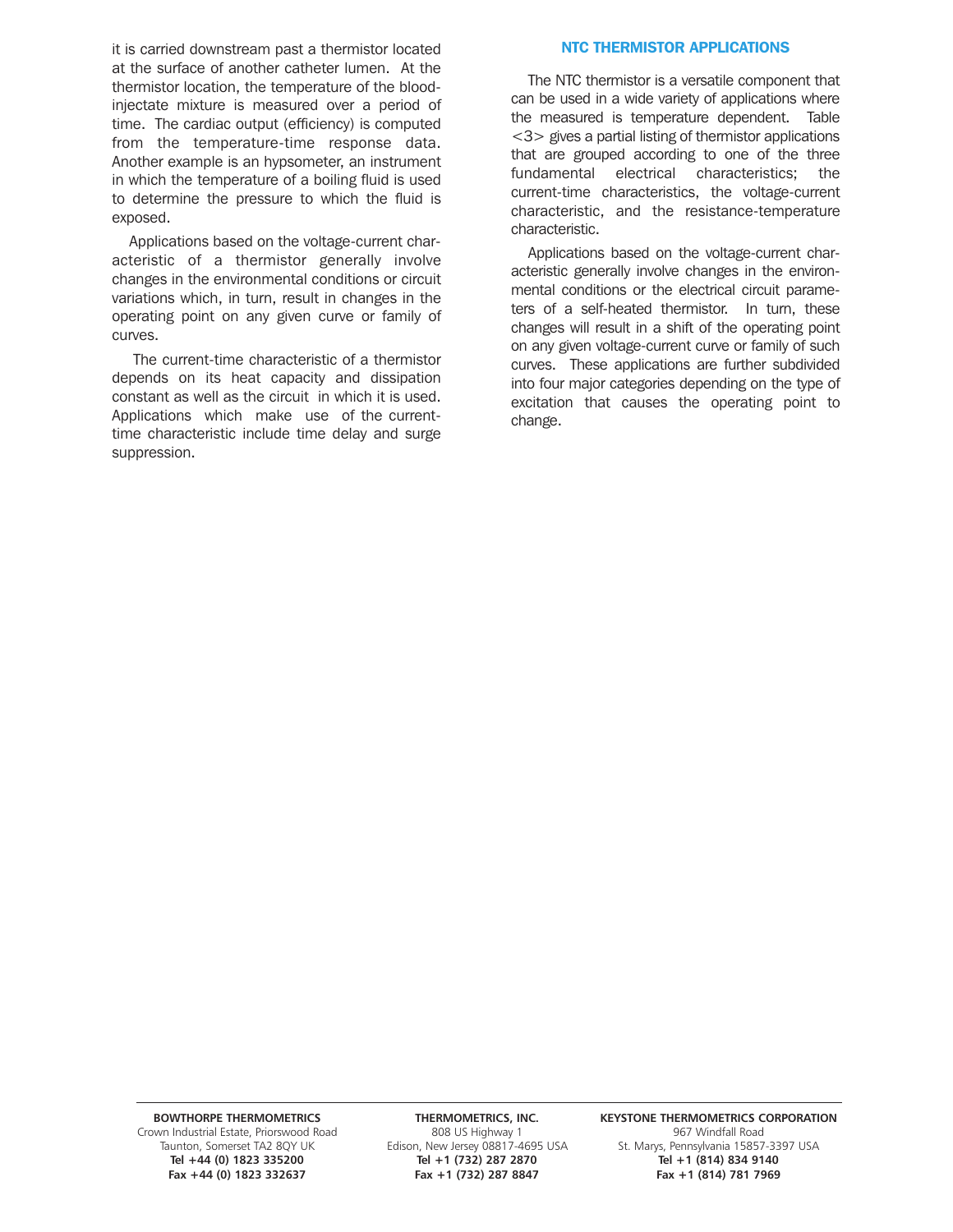Industrial process controls Emission controls Plastic laminating equipment **Differential temperature controls** Auto & truck tire curing entitled and the control of the Engine temperatures Fiber processing & manufacturing and a settlem and the Micraft temperatures Pyrometers (non-contact) and the content of the Rotor/bearing temperatures Photographic processing Copy machines Laboratory and Scientific Applications Soldering irons (controlled) Temperature standards Hot mold equipment (thermoplastics) example the chemical analysis Solar energy equipment **Constanting Community** Coeanographic research

### Consumer / Household Appliances **Bathythermography**

Thermostats Calorimetry Small appliance controls Titration studies Burglar alarm detectors and the studies of Geological temperature studies Oven temperature control example of the spectrophotometry spectrophotometry Refrigeration and air conditioning example and the Bolometry Fire detection **Contract Contract Contract Contract Contract Contract Contract Contract Contract Contract Contract Contract Contract Contract Contract Contract Contract Contract Contract Contract Contract Contract Contract** 

Fever thermometers **Fast food processing** Dialysis equipment **Perishable shipping Perishable shipping** Rectal temperature monitoring example of the control oven temperature control Myocardial probes Food storage Esophageal tubes **Coffee makers** Skin and muscle temperature **Figure 2018** Freezing point studies Thermodilution catheters Respiration rate measurement High Reliability Applications Respirators **Aircraft temperature** Aircraft temperature Fluid temperature **Fire control equipment** Fire control equipment

Infrared sensing compensation Gain stabilization Gain stabilization

### Group 1 = change in Dissipation Constant Group 2 = change in Electrical Parameters Vacuum manometers **Automatic gain / level control** Anemometers **Amplitude control** Flow meter **Flow** meter Liquid level control / alarm Volume limiting Fluid velocity Signal expansion / compression Thermal conductivity analysis **Switching devices** Switching devices Gas detection / analysis

Group 3 = change in Ambient Temperature Group 4 = change in Radiation Absorbed Temperature control and a state of the RF / Microwave power measurement Alarm indication

### APPLICATIONS BASED ON R-vs-T CHARACTERISTIC:

General Industrial Applications **Automotive and Transportation Applications** Automotive and Transportation Applications Hot glue dispensing equipment **Fire protection and safety equipment** Fire protection and safety equipment

# **Meteorology**

### Medical Applications Food Handling Applications

# Blood analysis equipment **Missiles & spacecraft temperatures** Hypodermic needle probes Submarines & underwater monitoring

Instrumentation Applications Communications Applications Motor winding compensation Transistor temperature compensation Transistor temperature compensation Instrument winding compensation Piezoelectric temperature compensation

### APPLICATIONS BASED ON E-vs-I CHARACTERISTIC

### APPLICATIONS BASED ON CURRENT-TIME CHARACTERISTIC

Time delay devices and the state of the state of the Surge suppression Sequential switching **Internal Sequential Switching** Inrush current limiting

Grown Industrial Estate, Priorswood Road 808 US Highway 1 967 Windfall Road 808 US Highway 1 967 Windfall Road<br>Taunton, Somerset TA2 8QY UK Edison, New Jersey 08817-4695 USA 5t. Marys, Pennsylvania 15857

Fax +1 (732) 287 8847

**BOWTHORPE THERMOMETRICS THERMOMETRICS, INC. KEYSTONE THERMOMETRICS CORPORATION** n, New Jersey 08817-4695 USA St. Marys, Pennsylvania 15857-3397 USA<br>Tel +1 (732) 287 2870 Tel +1 (814) 834 9140 **Tel +44 (0) 1823 335200 Tel +1 (732) 287 2870 Tel +1 (814) 834 9140**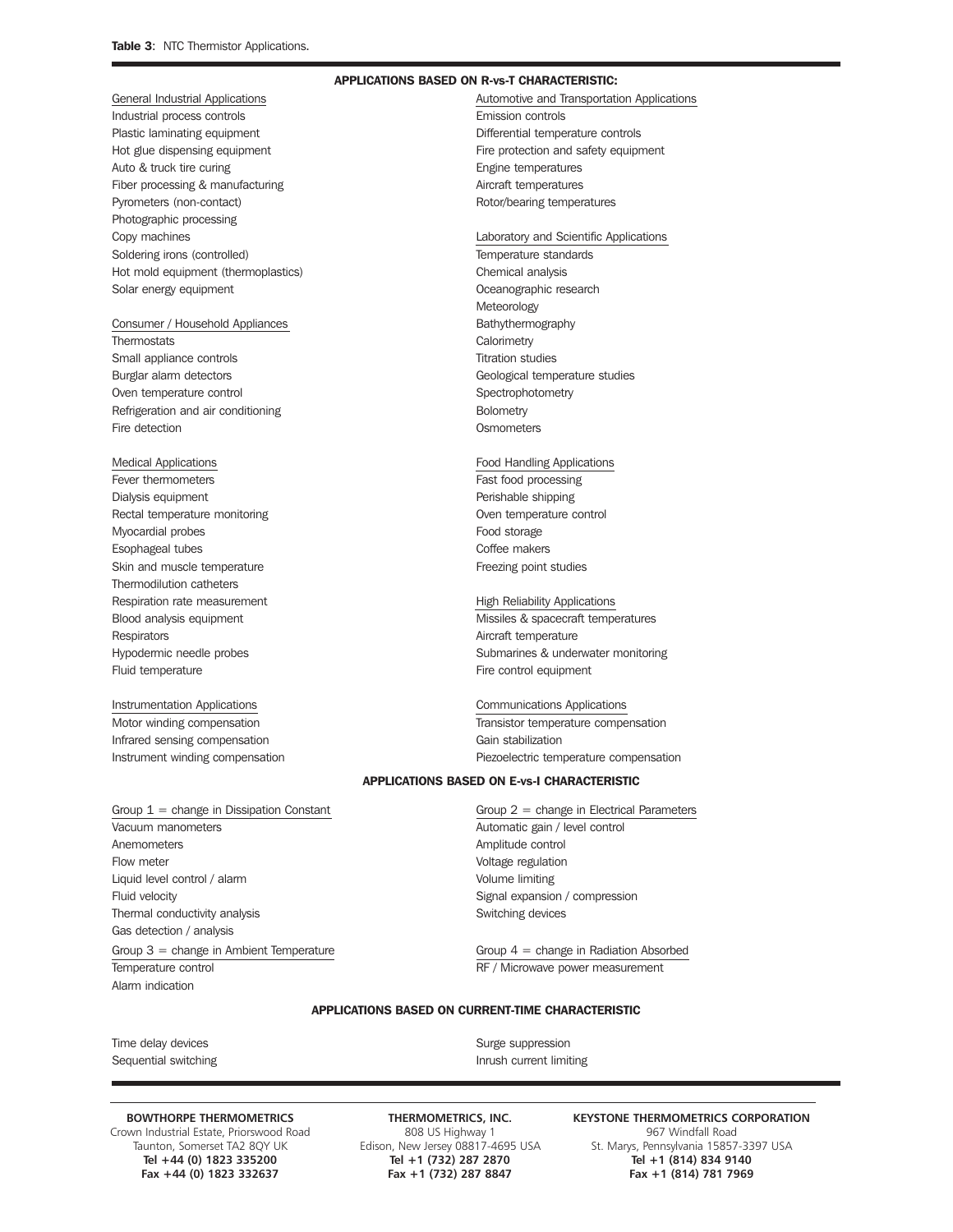### Applications Based on Current-Time Characteristic

Time delay, surge suppression, inrush current limiting and sequential switching represent some of the earliest, high volume uses of thermistors. These thermistor applications are all based upon the current-time characteristic which was described in the section on Electrical Properties. The currenttime characteristic of a thermistor depends on its heat capacity and dissipation constant as well as the circuit in which it is used.







Figure 9: Example of current-time delay circuit.

The thermistor current-time characteristic can be used to discriminate against high voltage spikes of short duration and against initial current surges. Typical surge protection applications involve the protection of filaments in vacuum tubes or light bulbs, or the protection of circuit elements that are connected in series with switching power supplies.

When filaments are cold they have a low resistance and so the initial current at "turn-on" can be high. This current surge can shorten the useful life of the filament. When a switching power supply is first turned on, the large filter capacitors will attempt to quickly charge. This large inrush current can cause circuit breakers to trip, fuses to blow or contacts in relays and switches to weld. When a

thermistor is connected in the circuit, however, the initial current will be low due to the high resistance of the thermistor. As the thermistor self-heats, its resistance will decrease and the current gradually increases in the circuit thus protecting the filaments or sensitive circuit elements.

Thermistors can be designed so that their initial resistance and heat capacity are sufficiently large enough to discriminate against high-voltage surges of short duration. In this matter, the time delay characteristic of thermistors can be used to prevent false triggering voltages. This suppression may be accomplished without interfering with the normal operation of the devices at lower voltages.

Applications involving sequential switching involve the use of two or more time delay circuits. The circuits can involve series or parallel combinations of thermistors and loads and are designed such that the individual thermistor-load combinations operate in a prescribed sequence. The choice of thermistor and circuit parameters determine the time delays and thus the sequence of events.

In all applications based upon the current-time characteristics, proper consideration must be given to the peak instantaneous power applied to the thermistor. The thermistor may be damaged if voltage, current or power ratings of the device are exceeded.

### Applications Based on Voltage-Current Characteristic

All applications based on the voltage-current characteristic use one or more thermistors which are operated in a self-heated, steady state condition. In the section on Electrical Properties, we described the static voltage-current characteristic. This characteristic can be expressed mathematically, by equation (7) and can be graphically plotted on log-log coordinates, Figure <5>, or on linear coordinates Figure, <6>.

The applications based on the voltage-current characteristic shown in Table <3> were subdivided into four major categories depending on the type of excitation that causes the operating point to charge.

The operating point is defined as the intersection of the voltage-current characteristic and the load line. The load line is obtained by considering the Thevenin equivalent circuit with respect to the thermistor terminals. The excitations, either thermal or electrical, will cause either the voltage-current characteristic or the load line to shift. The result is that a new operating point is established for a steady state condition.

Grown Industrial Estate, Priorswood Road 808 US Highway 1 967 Windfall Road 808 US Highway 1 967 Windfall Road<br>Taunton, Somerset TA2 8QY UK Edison, New Jersey 08817-4695 USA 5t. Marys, Pennsylvania 15857 **Fax +44 (0) 1823 332637 Fax +1 (732) 287 8847 Fax +1 (814) 781 7969**

**Tel +44 (0) 1823 335200 Tel +1 (732) 287 2870 Tel +1 (814) 834 9140**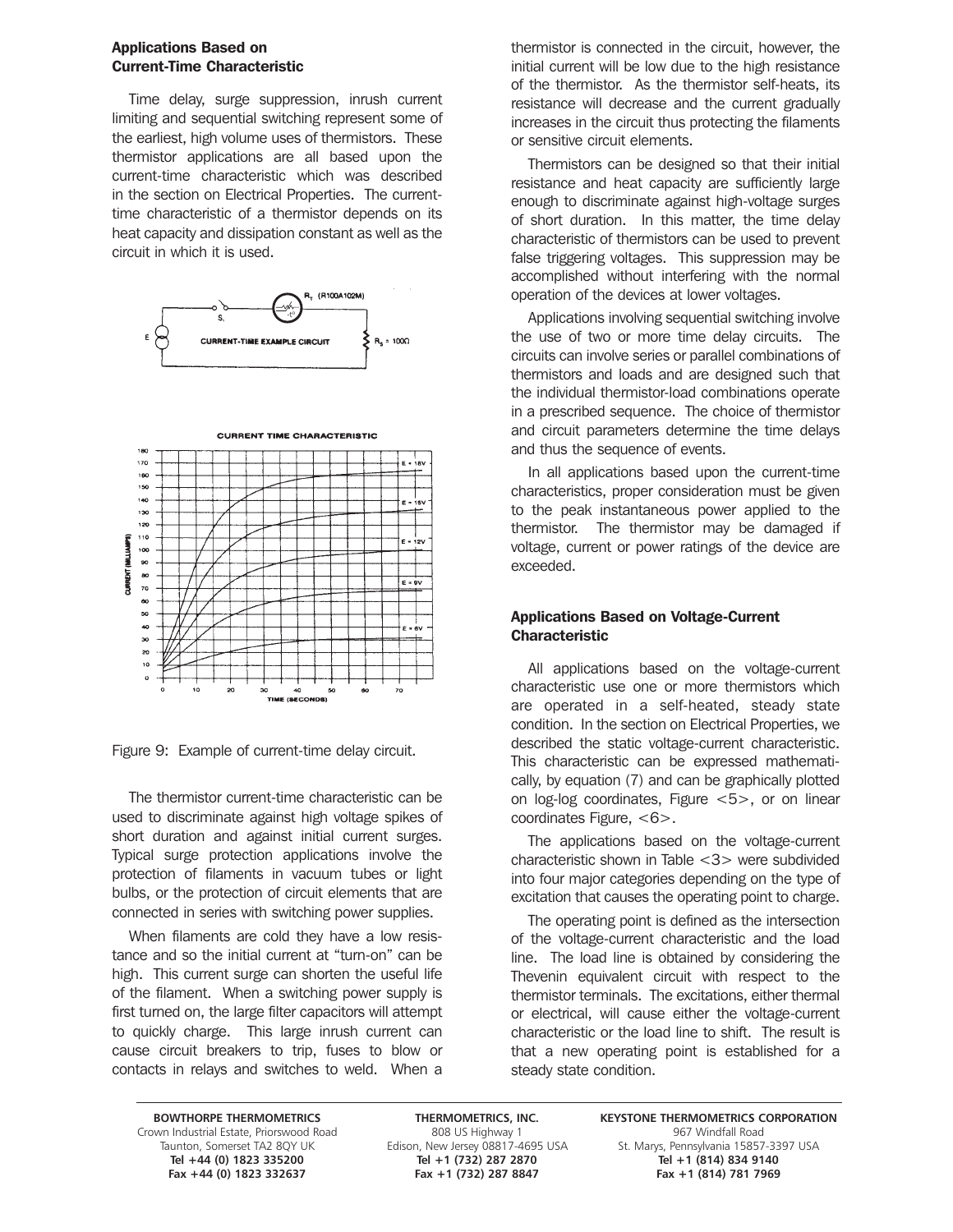

Figure 10: E-I Characteristics with changes in Dissipation Constant.

Log-log coordinates are generally used to display the voltage-current characteristic in manufacturers' data sheets and they are useful for demonstrating the effects of a given type of excitation. Linear coordinates are generally more useful when trying to solve an actual circuit problem where a load line intersects a voltage-current characteristic curve or family of such curves.

In the Group 1 category of Applications based on the E-I Characteristic shown in Table <3>, a change in the heat-transfer properties of the thermistor environment results in a change in the thermistor dissipation constant and a resultant shift in the voltage-current characteristic curve. The operating point therefore changes to the intersection of the load line with the shifted curve. This change in the dissipation constant can be produced by a change in the heat transfer from the thermistor to its surroundings, by a change in the thermal conductivity of the medium or by a change in the relative motion of the medium in which the thermistor is suspended. The effect of the change in dissipation constant is to translate the voltage-current characteristic along a line of constant resistance since the ambient temperature and the zero-power



Figure 11: E-I Characteristics with changes in Electrical Parameters.

resistance of the thermistor have not changed. For a constant amount of power applied, however, the temperature rise above ambient will be changed by a factor equal to the ratio of the change in dissipation constants. Figure  $<$  10 $>$  illustrates this type of excitation.

In the Group 2 category of Applications based on the E-I Characteristic shown in Table  $<$ 3 $>$ , the excitation is electrical and can be represented as a change in the Thevenin voltage or resistance (or both) at the thermistor terminals. This results in a rotation and/or translation (or both) of the load line with respect to the fixed voltage-current characteristic of the thermistor. For reasons of clarity, this type of excitation is almost always plotted on linear coordinates. Figure <11> illustrates this type of excitation.

In the Group 3 category of Applications based on the E-I Characteristic shown in Table <3>, the excitation is thermal which results in a change in the voltage-current characteristic curve. If the source resistance is a non-self-heated thermistor, the load line may also shift. Figure  $\langle 12 \rangle$  illustrates this type of excitation.

Grown Industrial Estate, Priorswood Road 808 US Highway 1 967 Windfall Road 808 US Highway 1 967 Windfall Road<br>Taunton, Somerset TA2 8QY UK Edison, New Jersey 08817-4695 USA 5t. Marys, Pennsylvania 15857 Fax +44 (0) 1823 332637

**Tel +44 (0) 1823 335200 Tel +1 (732) 287 2870 Tel +1 (814) 834 9140**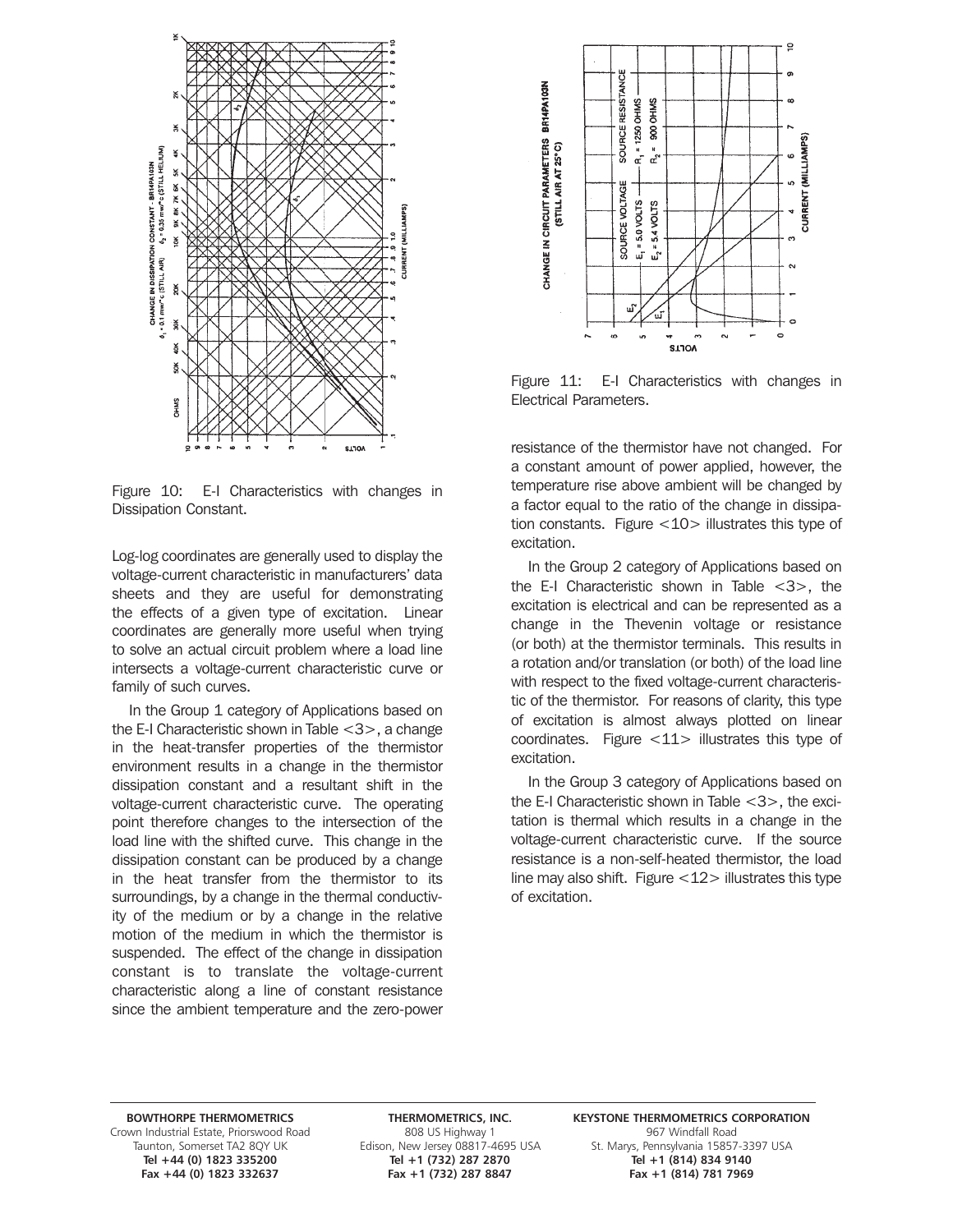

Figure 12: E-I Characteristics with changes in Ambient Temperature.

It appears as if the voltage-current characteristic has been translated along a line of constant power, however, this is not correct. The R-T characteristic is non-linear and so the voltage-current characteristic curves must be generated for the new ambient temperature conditions.

In the Group 4 category of Applications based on the E-I Characteristic shown in Table  $\langle 3 \rangle$ , the excitation is a change in radiation absorbed by the thermistor. The operating point has caused shift in the same manner as if the temperature is changed. Figure <13> illustrates this type of excitation.

In all of the applications involving self-heated thermistors, consideration must be given to the maximum power ratings of the thermistor utilized. Excessive power levels can cause degradation of the thermistor or possibly even catastrophic failure.

Particular consideration must be given to the type mounting. The heat transfer properties of the thermistor will be affected by the way the thermistor is mounted and will therefore show up as a change in the dissipation constant. For many of the applications, it is desirable to have the thermistor suspended in such a fashion that it is isolated from the mount as much as possible. As an example,



Figure 13: E-I Characteristics with changes in Absorbed Radiation.

thermistor beads are suspended by their leadwires across a gap on a header or fixture for gaseous environments and long probes are used for immersion in liquid environments.

### Applications Based on Resistance-Temperature **Characteristic**

Applications that are based upon the resistancetemperature characteristics include temperature measurement, control, and compensation. Also included are those applications for which the temperature of the thermistor is related to some other physical phenomena. Unlike the application based upon the current-time or voltage-current characteristics, these applications require that the thermistor be operated in a zero-power condition.

In the previous treatment of the Resistance-Temperature Characteristic, data was presented on the derivation of interpolation equations that can be used for NTC thermistors. The various equations discussed, when used under the proper set of conditions, can adequately and accurately define the zero-power resistance-temperature characteristic of the NTC thermistors.

Grown Industrial Estate, Priorswood Road 808 US Highway 1 967 Windfall Road 808 US Highway 1 967 Windfall Road<br>Taunton, Somerset TA2 8QY UK Edison, New Jersey 08817-4695 USA 5t. Marys, Pennsylvania 15857 Fax +44 (0) 1823 332637

**Tel +44 (0) 1823 335200 Tel +1 (732) 287 2870 Tel +1 (814) 834 9140**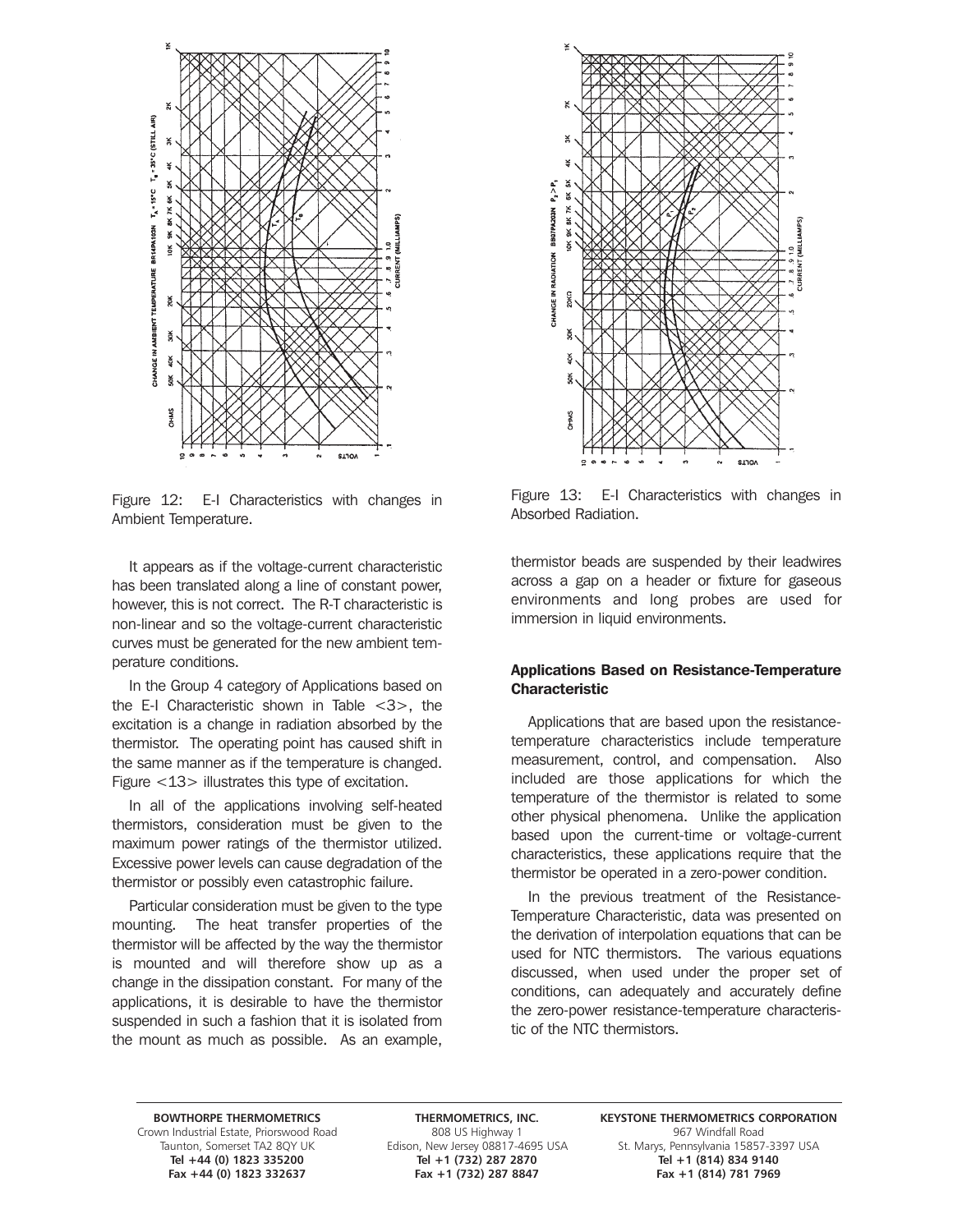There are a variety of instrumentation / telemetry circuits in which a thermistor may be used for temperature measurements. In most cases, a major criterion is that the circuit provides an output that is linear with temperature. When the use of a constant-current source is desired, the circuit used should be a two-terminal network that exhibits a linear resistance-temperature characteristic. The output of this network is a linear voltage-temperature function. Under these conditions, a digital voltmeter connected across the network can display temperature directly when the proper combination of current and resistance level are selected. If the use of a constant voltage source is more desirable, the circuit used should be a two-terminal network that exhibits a linear conductance-temperature characteristic. Conversely, the output of this network is a linear current-temperature function.

Consequently, the design of thermistor networks for most instrumentation / telemetry applications is focused on creating linear resistance-temperature or linear conductance-temperature circuits.

### Linear Voltage Divider

The simplest thermistor network used in many applications is the voltage divider circuit shown in Figure <14>. In this circuit, the output voltage is taken across the fixed resistor. This has the advantages of providing an increasing output voltage for increasing temperatures and allows the loading effect of any external measurement circuitry to be included into the computations for the resistor,  $\bf R$ , and thus the loading will not affect the output voltage as temperature varies.

The output voltage as a function of temperature can be expressed as follows:

$$
e_o(T) = e_s \left[ \frac{R}{(R + R_p)} \right] \tag{23}
$$

From the plot of the output voltage, we can observe that a range of temperatures exists where the circuit is reasonably linear with good sensitivity. Therefore, the objective will be to solve for a fixed resistor value, R , that provides optimum linearity for a given resistance-temperature characteristic and a given temperature range.

A very useful approach to the solution of a linear voltage divider circuit is to normalize the output voltage with respect to the input voltage. The result will be a standard output function (per unit volt) that can be used in many design problems.



Figure 14: Simple Voltage Divider.

For the case of the voltage divider circuit under consideration, we obtain the normalized output from equation (23) as follows:

$$
\frac{e_0(T)}{e_s} = \frac{R}{(R+R_T)} = \frac{1}{1+\left[\frac{R_T}{R}\right]}
$$
(24)

 $R<sub>T</sub>$  has been defined as zero-power resistance of a thermistor at a temperature, **T**, and,  $R_{TO}$  as the zero-power resistance of a thermistor at a standard reference temperature,  $T_0$ . In most thermistor literature, the reference temperature,  $T_0$ , is 25°C (298.15K) and the thermistors are cataloged by their nominal resistance value at 25°C. The usual practice is to furnish resistance ratio versus temperature information for each type of thermistor and material system (composition of metal oxides) listed in the catalog. Thus, the thermistor resistance is normalized with respect to its resistance at the specified temperature.

$$
r_T = R_T I R_{T0} \quad \therefore \quad r_T R_{T0} = R_T \tag{25}
$$

Note: In the actual solution of many applications problems, it is desirable for  $T_0$  and  $R_{\overline{10}}$  to be specified at the midpoint of the intended operating temperature range.

The ratio of the zero-power resistance of the thermistor at the desired reference temperature to the fixed value resistor in the voltage divider circuit is a constant which we shall call "s". Thus we have:

Grown Industrial Estate, Priorswood Road 808 US Highway 1 967 Windfall Road 808 US Highway 1 967 Windfall Road<br>Taunton, Somerset TA2 8QY UK Edison, New Jersey 08817-4695 USA 5t. Marys, Pennsylvania 15857 Fax +44 (0) 1823 332637 Fax +1 (732) 287 8847

**Tel +44 (0) 1823 335200 Tel +1 (732) 287 2870 Tel +1 (814) 834 9140**

**BOWTHORPE THERMOMETRICS THERMOMETRICS, INC. KEYSTONE THERMOMETRICS CORPORATION** n, New Jersey 08817-4695 USA St. Marys, Pennsylvania 15857-3397 USA<br>Tel +1 (732) 287 2870 Tel +1 (814) 834 9140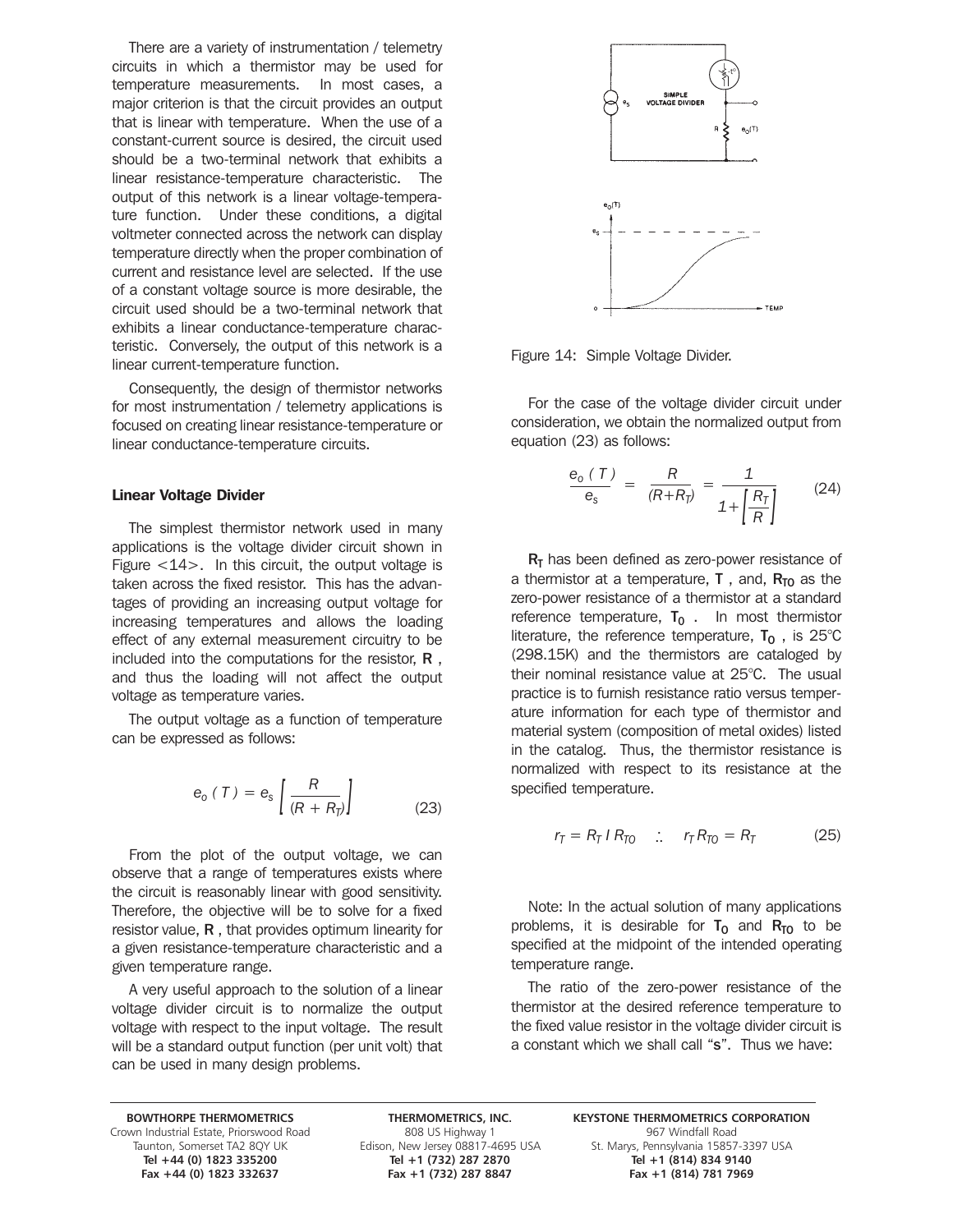$$
S = \frac{R_{T0}}{R} \tag{26}
$$

By substitution, we obtain the standard function as follows:

$$
F(T) = \frac{e_0(T)}{e_S} = \frac{1}{1 + s r_T}
$$
 (27)

The standard function, F(T), is dependent upon the circuit constant, "s", and the resistance-ratio versus temperature characteristic,  $r<sub>T</sub>$ . If we allow the circuit constant to assume a series of constant values and solve for the standard function, we shall generate a family of "s" curves. Figure <15> illustrates a family of such curves. These curves were generated using the resistance-ratio temperature characteristic given for the "A" material system as defined in MIL-PRF-23648D.



Figure 15: Design curves for "A" Material System (MIL-PRF-23648D).

It is obvious from the design curves that a value for the circuit constant, "s", exists such that optimum linearity can be achieved for the divider network over a specified temperature range. The design curves can be used to provide a graphical solution or a first approximation for many applications. For the best solution to a design problem, however, an analytical approach is required. There are two analytical methods employed to solve for the

optimum linearity conditions of the divider network. They are the "Inflection Point Method" and the "Equal Slope Method".

### Inflection Point Method

In this method, it is desired to have the inflection point of the standard function occur at the midpoint of the operating temperature range. The inflection point is the point where the slope of the curve is a maximum. The sensitivity of the divider network would therefore be at a maximum at this point. This method is recommended for the solution of temperature control applications.

This method, however, does not provide good linearity over wide temperature ranges. Its use should be restricted to temperature spans that are narrow enough for beta to be considered constant and thus the intrinsic equations can be used.

At the inflection point, the slope of the standard curve (first derivative with respect to temperature) is at a maximum and the curvature (second derivative with respect to temperature) is zero. The reference temperature will be selected as the midpoint temperature of the desired operating range.

### Equal Slope Method

In this method it is desired to set the slopes of the standard function equal to each other at the endpoints of the temperature range  $(T_L$  and  $T_H$ ). This method can provide good linearity over wider temperature ranges. When using this method for solution, the polynomial equations for the resistance-temperature characteristic are used. Specifically, equations (15) through (18) provide suitable interpolation accuracies for most linearized network applications.

Both of the analytical methods discussed above have been based on a single thermistor voltage divider. When the thermistor is connected to more complex circuits which contain only resistances and voltage sources, the problem can be reduced back to the simple voltage divider by considering the Thevenin equivalent circuit as seen at the thermistor terminals. As a short refresher, the Thevenin voltage is the open circuit voltage across the thermistor terminals and the Thevenin resistance is the resistance as seen by the thermistor with the voltage source short circuited.

Grown Industrial Estate, Priorswood Road 808 US Highway 1 967 Windfall Road 808 US Highway 1 967 Windfall Road<br>Taunton, Somerset TA2 8QY UK Edison, New Jersey 08817-4695 USA 5t. Marys, Pennsylvania 15857

**Tel +44 (0) 1823 335200 Tel +1 (732) 287 2870 Tel +1 (814) 834 9140** Fax +1 (732) 287 8847

**BOWTHORPE THERMOMETRICS THERMOMETRICS, INC. KEYSTONE THERMOMETRICS CORPORATION** n, New Jersey 08817-4695 USA St. Marys, Pennsylvania 15857-3397 USA<br>Tel +1 (732) 287 2870 Tel +1 (814) 834 9140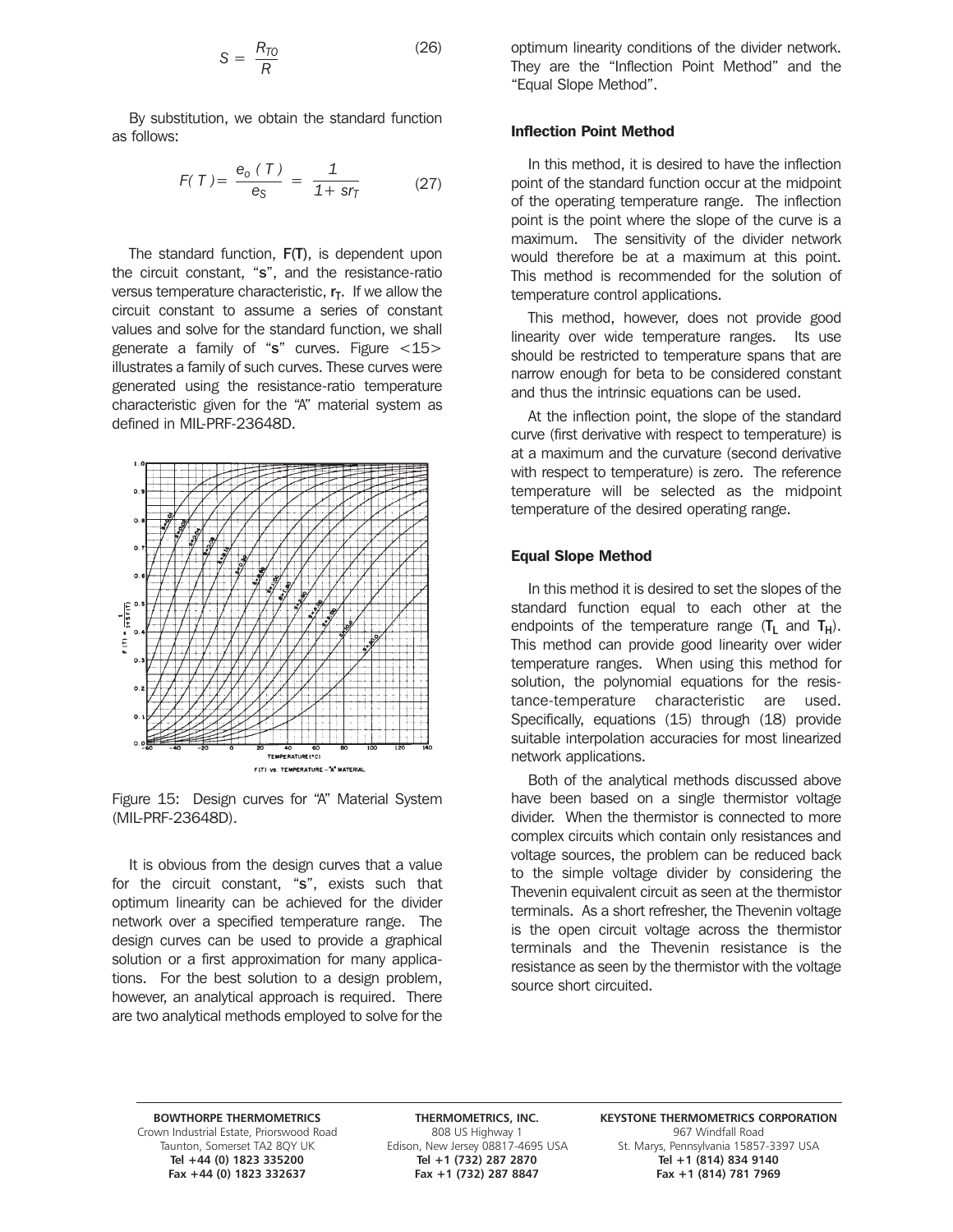### Modified Voltage Divider Circuit

Figure <16> shows two simple modifications to the basic voltage divider which can be converted to or from a Thevenin equivalent circuit as required for any given application.

The voltage divider of Figure <16a> is used where it is desired to reduce the output signal while Figure <16b> is used where it is desired to reduce the source voltage and translate the output signal by adding a bias voltage.

Of the two circuits, Figure  $<$ 16b $>$  is more commonly used, especially in bridge circuits. It permits the use of conventional source voltages and reduces the voltage placed across the thermistor to an acceptable level of self-heating. The bias voltage can be compensated in the bridge design.



B

Figure 16: Modified Voltage Divider Circuits.

### Bridge Circuit

Bridge circuits are actually two voltage divider circuits. In most applications, the bridge consists of a linear thermistor voltage divider and a fixed resistor voltage divider. For differential temperature applications, the bridge consists of matching thermistor linear voltage dividers. Figure <17a> illustrates a basic Wheatstone Bridge circuit with one linearized thermistor voltage divider and Figure <17b> illustrates the Wheatstone Bridge circuit used for differential temperature applications. Both of the circuits in Figure <17> represent cases where the load resistance is infinite and thus does not affect the output voltage of the voltage divider or dividers.

When the Wheatstone Bridge circuit is more complex and the load resistance cannot be considered infinite, the Thevenin theorem is used to reduce the circuit to its equivalent form. Figure <18a> shows the basic Wheatstone Bridge circuit for a finite load resistance, while Figure <18b> shows the Thevenin equivalent circuit.



Figure 17: Wheatstone Bridge Circuits (Infinite Load).



Figure 18: Wheatstone Bridge Circuits (Finite Load).

Grown Industrial Estate, Priorswood Road 808 US Highway 1 967 Windfall Road 808 US Highway 1 967 Windfall Road<br>Taunton, Somerset TA2 8QY UK Edison, New Jersey 08817-4695 USA 5t. Marys, Pennsylvania 15857 **Fax +44 (0) 1823 332637 Fax +1 (732) 287 8847 Fax +1 (814) 781 7969**

**BOWTHORPE THERMOMETRICS THERMOMETRICS, INC. KEYSTONE THERMOMETRICS CORPORATION** St. Marys, Pennsylvania 15857-3397 USA **Tel +44 (0) 1823 335200 Tel +1 (732) 287 2870 Tel +1 (814) 834 9140**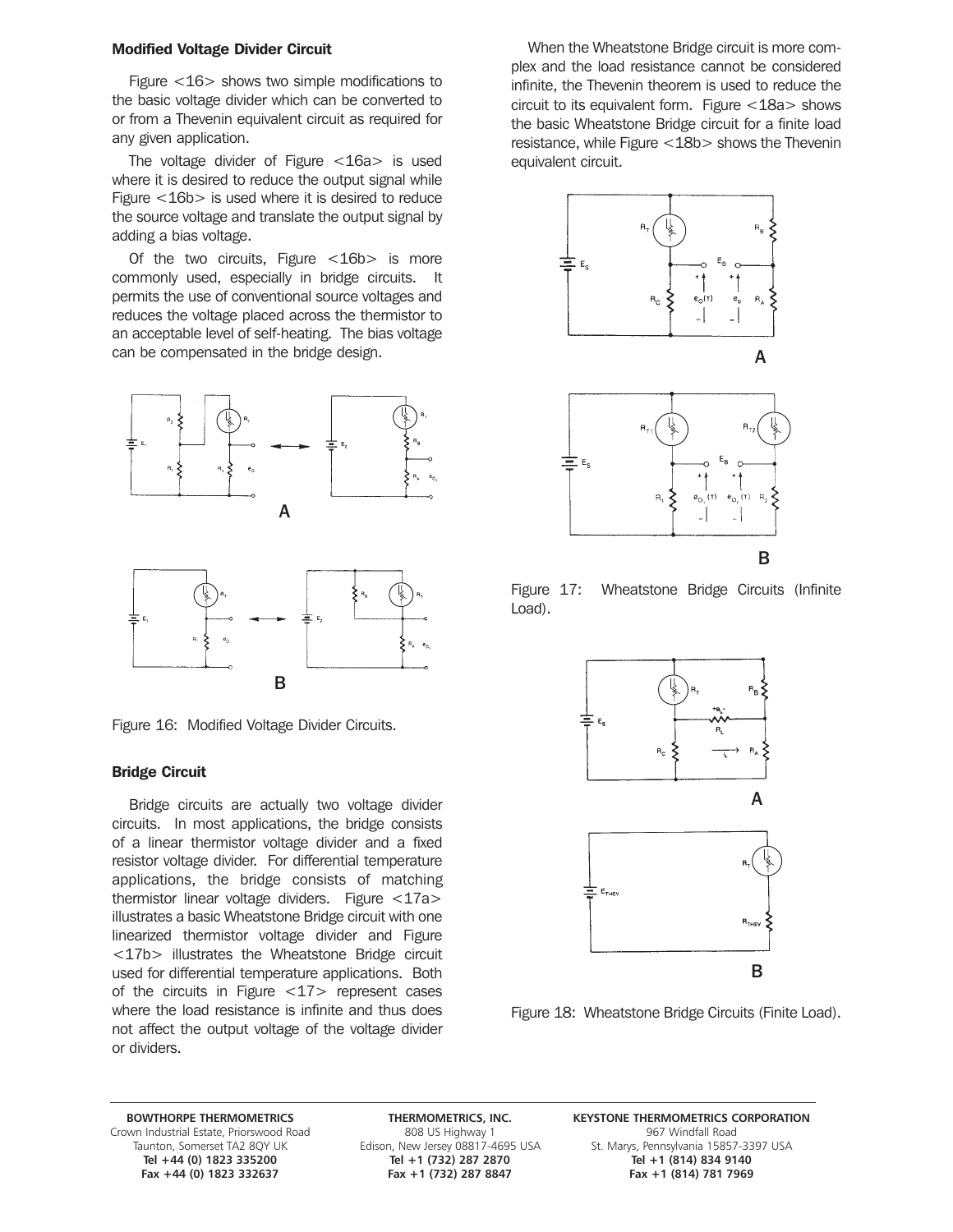### Ohmmeter Circuit

Another circuit which is commonly employed in temperature measurement applications is the basic Ohmmeter circuit which is shown in Figure <19>. This circuit is also a basic voltage divider of sorts. It is generally used for low cost temperature measurement applications; thus, the trimming potentiometer may not always be in the circuit.

In the Ohmmeter circuit, the objective is to produce a linear current. This current can be expressed as a constant times the standards function, F(T). The value of the constant is the source voltage divided by the circuit resistance as seen by the thermistor. Note that the circuit consisting of a thermistor in series with a fixed resistance is a linear conductance versus temperature network.

The voltage divider circuits, the Wheatstone Bridge circuits and the Ohmmeter circuit discussed so far have all been examples of linear conductance versus temperature networks. They may all be solved by the use of the standard function "s" curves, the inflection point method or the equal slope method as preferred.



Figure 19: Ohmmeter Circuit.

### Linear Resistance Networks

Many applications based upon the resistancetemperature characteristic require the use of a linearized resistance network. Among the most common applications are networks to compensate for the positive temperature coefficient resistance changes of devices and circuits as well as coil windings in relays, motors, instrument movements or generators. Another important area of applications involve the need for a voltage which has a negative slope with respect to temperature in order to compensate for temperature drifts of amplifiers, oscillators or other circuits containing active components.

The linear conductance-temperature networks are driven by a constant voltage source, whereas, the linear resistance-temperature networks will be driven by a constant current source. Note that one is the dual of the other.

Figure <20> illustrates the basic linear resistance-temperature networks used in most compensation applications. The simplest network is obviously that shown in Figure <20a>. If we normalize the network resistance with respect to the shunt resistor, we observe that the standard function, F(T), can be used for the design of linear resistance networks.

In order to increase the overall network resistance to a higher value, a series resistor can be inserted as illustrated by Figure <20b>. This can also be done to increase the voltage drop across the network when a constant current is applied to the terminals. Obviously, the linear resistance-temperature characteristic is translated by the series resistor and the slope remains unchanged.

Figure <20c> shows the circuit of Figure <20b> with the addition of a resistor in series with the thermistor. This circuit is used to permit the use of a standard value for the thermistor. The standard value thermistor must be slightly lower than the desired value for optimum linearity and both thermistors must have the same resistance ratio-temperature characteristic.

Figure <20d> shows the basic circuit of Figure <20a> with the addition of a resistor in series with the thermistor, again for the purpose of utilizing a standard value of thermistor.



Grown Industrial Estate, Priorswood Road 808 US Highway 1 967 Windfall Road 808 US Highway 1 967 Windfall Road<br>Taunton, Somerset TA2 8QY UK Edison, New Jersey 08817-4695 USA 5t. Marys, Pennsylvania 15857 **Fax +44 (0) 1823 332637 Fax +1 (732) 287 8847 Fax +1 (814) 781 7969**

**Tel +44 (0) 1823 335200 Tel +1 (732) 287 2870 Tel +1 (814) 834 9140**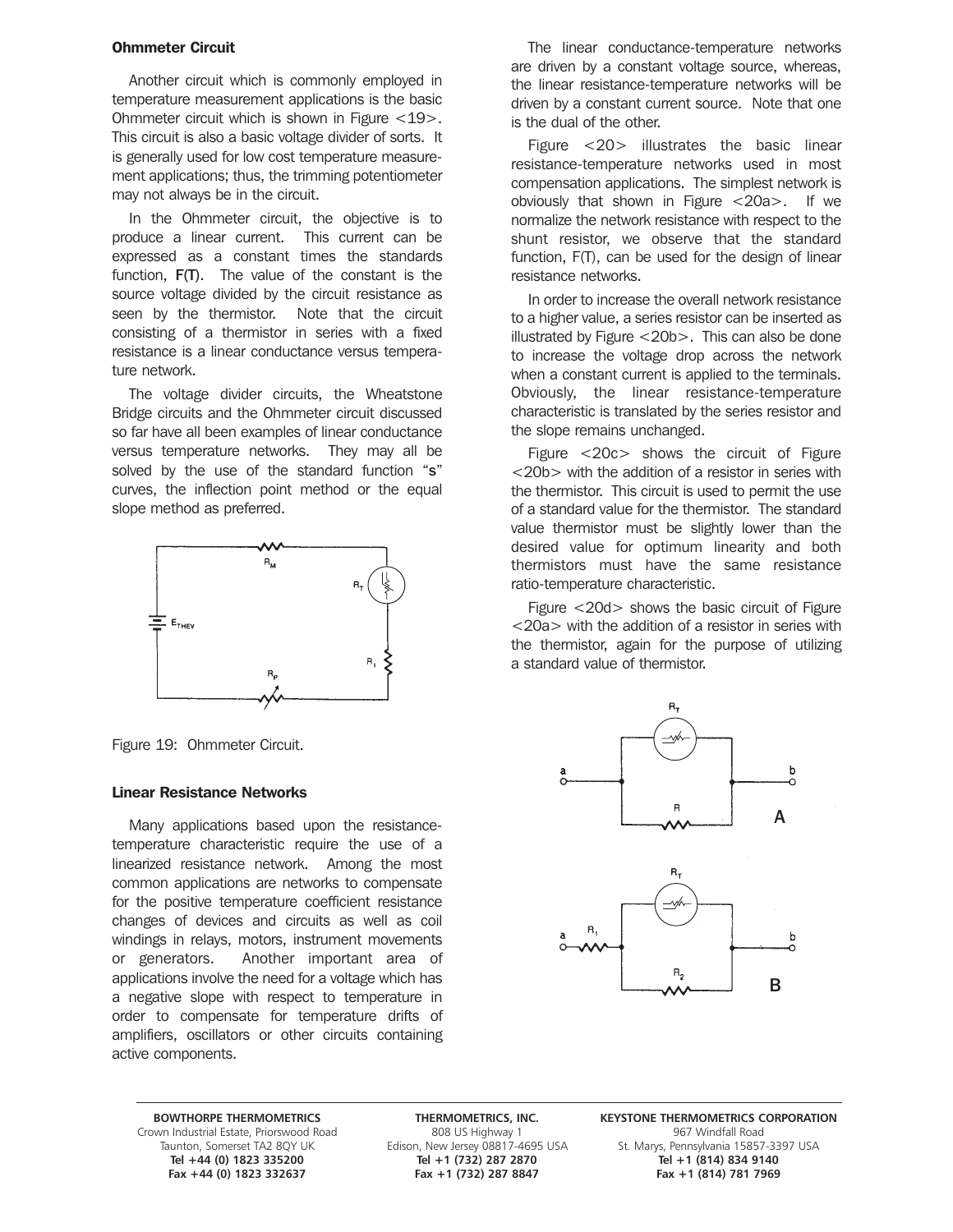

Figure 20: Linear Resistance Networks.

### Multiple Thermistor Networks

There is a practical limit to obtaining linearized voltage divider or linearized resistance networks using a single thermistor. In order to obtain better linearization over wider temperature spans, two or more thermistors are sometimes used in combination with resistor networks. Figure <21> illustrates two and three thermistor networks, respectively.

The analytical solutions for these multiple thermistor networks are too complex for presentation. The usual procedure is to obtain the optimum solution by means of a computer model of the desired circuit and an iterative program. Based upon the temperature range and desired circuit characteristics, a reasonably good first approximation can be made for circuit element values. The computer will then adjust the element values incrementally and examine the results until an optimum network is achieved.





Figure 21: Multiple Thermistor Networks.

### Digital Instrumentation

To date, a major limitation to the use of thermistors for resistance thermometry has been the non-linearity of the resistance-temperature characteristic. Even a carefully designed linear voltage divider circuit or a linear resistance network can only operate over a relatively narrow range of temperatures before the non-linearity errors become significant. Generally speaking, the wider the temperature span, the more non-linearity one must be willing to accept. In order to handle the wide temperature ranges of some applications, it is often necessary to provide range switches on the analog instrument. In this manner, the overall temperature range can be broken down into smaller segments and the voltage divider or bridge circuits can be optimized for each of the smaller temperature ranges. This approach is not always convenient when a continuous readout is desired for the time-temperature characteristic of a process or experiment.

In the past few years, digital thermometers for thermistor sensors have been introduced that display the measured temperature over relatively wide ranges and have accuracies that were not possible with the analog instruments. The digital thermometers can also be equipped with output options (BCD, RS-232C, GPIB, etc.) so that the temperature data can be networked to computers, data-loggers, or continuous process controllers.

The basic voltage divider circuit or Wheatstone Bridge circuit is still utilized to provide an analog input stage for these instruments. For example, a constant current source may be used in conjunction with a linear-resistance network, or, a constant voltage source may be used in conjunction with a linear-conductance network. However, the linearity of the analog signal is no longer a major consideration since the data is now processed with the aid of microprocessor circuits.

Grown Industrial Estate, Priorswood Road 808 US Highway 1 967 Windfall Road 808 US Highway 1 967 Windfall Road<br>Taunton, Somerset TA2 8QY UK Edison, New Jersey 08817-4695 USA 5t. Marys, Pennsylvania 15857 Fax +44 (0) 1823 332637

**Tel +44 (0) 1823 335200 Tel +1 (732) 287 2870 Tel +1 (814) 834 9140**

**BOWTHORPE THERMOMETRICS THERMOMETRICS, INC. KEYSTONE THERMOMETRICS CORPORATION** n, New Jersey 08817-4695 USA St. Marys, Pennsylvania 15857-3397 USA<br>Tel +1 (732) 287 2870 Tel +1 (814) 834 9140